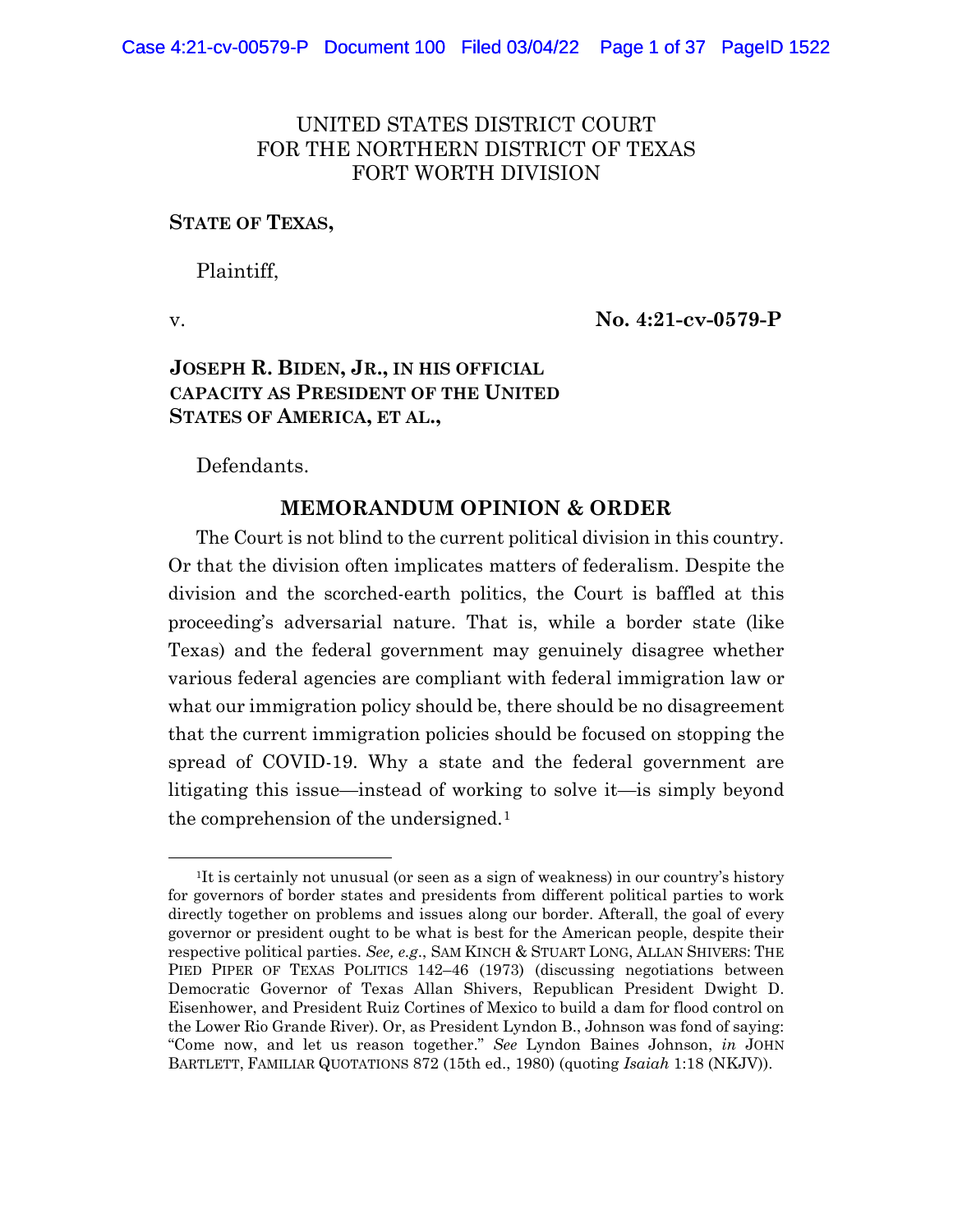Before the Court is Plaintiff State of Texas's Motion for Preliminary Injunction (ECF No. 67); the Consolidated Response and Motion to Dismiss (ECF No. 76) filed by Defendants2 Joseph R. Biden, Jr. in his official capacity as President of the United States of America; U.S. Department of Health & Human Services; Centers for Disease Control & Prevention; U.S. Department of Homeland Security; United States Customs & Border Protection; U.S. Immigration & Customs Enforcement; Xavier Becerra, Secretary of Health & Human Services, in their official capacity; Rochelle Walensky, Director Center for Disease Control & Prevention, in their official capacity; Alejandro Mayorkas, Secretary U.S. Department of Homeland Security, in their official capacity; Troy Miller Senior Official Performing the Duties of the Commissioner, U.S. Customers & Border Protection, in their official capacity; and Tae Johnson, Acting Director, U.S. Immigration & Customs Enforcement, in their official capacity; Plaintiff's Consolidated Response and Reply in Support of its Motion for Preliminary Injunction (ECF No. 89); and the Government's Reply in Support of its Motion to Dismiss (ECF No. 93). Having considered the supporting briefs and appendices, as well as the Briefs of Amici Curiae3 (ECF Nos. 75, 84), and the applicable law, the Court concludes that the Motion to Dismiss will be **DENIED in part** and **GRANTED in part** and that the Renewed Motion for Preliminary Injunction will be **GRANTED in part.**

#### **BACKGROUND**

### **A. COVID-19 is loosed on the world and United States.**

COVID-19 is a quarantinable, communicable respiratory disease caused by the SARS-CoV-2 virus, 86 Fed. Reg. 42,828, 42,830 (Aug. 5, 2021), that "began in the city of Wuhan in the Hubei Province of the

<sup>2</sup>Defendants will also be referred to collectively as "the Government" throughout.

<sup>3</sup>Plaintiff Robert A. Heghmann filed a Motion to Intervene. ECF No. 55. To intervene by right, the prospective intervenor must satisfy the four requirements of Rule 24(a)(2). Here, the Plaintiff argues that because this Court's decision could be reversed on appeal, Texas cannot adequately represent the Plaintiff's "personal interest in terminating illegal immigration across the Southern Border." *Id.* at 7. Although Plaintiff's burden is minimal, a hypothetical result based on a hypothetical appeal does not establish that the Plaintiff might be inadequately represented by Texas. *See Trbovich v. United Mine Works of Am.*, 404 U.S. 528, 538 n.10 (1972). The Court therefore **DENIES** Plaintiff's Motion to Intervene (ECF No. 55).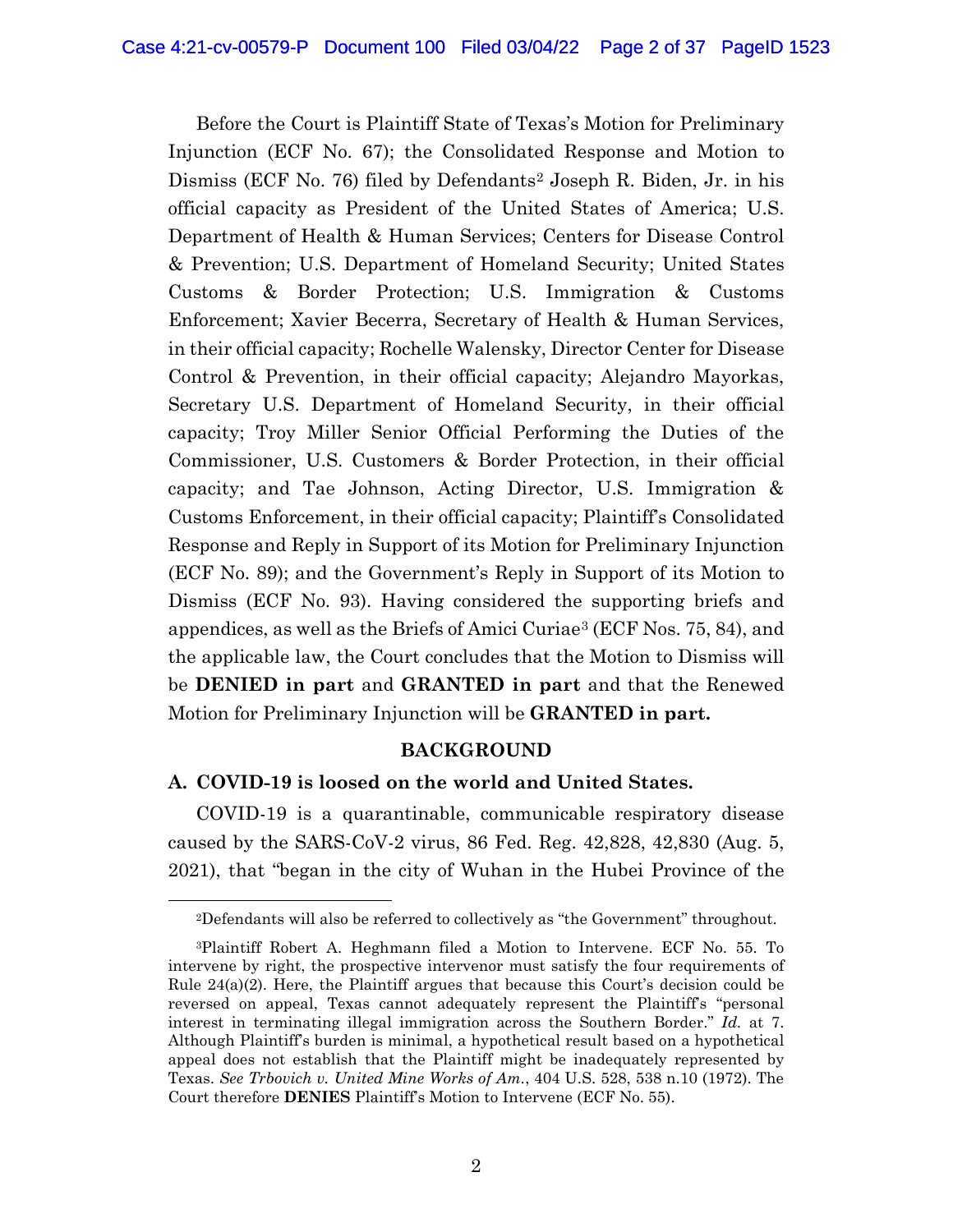People's Republic of China." 85 Fed. Reg. 56,428 (Sept. 11, 2020). Since its emergence in late 2019, COVID-19 "has spread throughout the world, resulting in a pandemic." *Id.* The World Health Organization ("WHO") first classified COVID-19 as a pandemic on March 11, 2020. *Id.* 

COVID-19 has fundamentally altered life in the United States, with governments banning church gatherings, closing businesses, and forcing children to attend school on a screen or with a mask. Since early 2020, there have been more than 66 million COVID-19 cases, including more than 5.5 million in Texas. Over 850,000 U.S. residents have died from COVID-related causes, more than 76,000 of them in Texas.4

# **B. The CDC's actions to prevent the entry of COVID-19-positive aliens eventually culminated in the October 2020 Order.**

Approximately two weeks after being classified as a pandemic by the WHO, the CDC promulgated an interim rule, 85 Fed. Reg. 16,559 (Mar. 24, 2020), as well as an initial 30-day order. 85 Fed. Reg. 17,060 (Mar. 26, 2020). The order's purpose was to "protect the public health from an increase in the serious danger of the introduction of Coronavirus Disease 2019 (COVID-19) into the land [ports of entry (POEs)], and the Border Patrol stations between POEs, at or near the United States borders with Canada and Mexico." 85 Fed. Reg. at 17,061. The order aimed to advance "the movement of all . . . aliens [covered by the order] to the country from which they entered the United States, or their country of origin . . . as rapidly as possible, with as little time spent in congregate settings as practicable under the circumstances." *Id.* at 17,067. The CDC extended the March order for an additional 30 days, 85 Fed. Reg. 22,424 (Apr. 22, 2020), and then amended it to cover the duration of the COVID-19 disaster, subject to internal 30-day review cycle, 85 Fed. Reg. 31,503, 31,507–08 (May 26, 2020).

On October 13, 2020, the CDC Director issued an order ("October 2020 Order") entitled, "Order Suspending the Right to Introduce Certain Persons Where a Quarantinable Communicable Disease Exists." 85 Fed.

<sup>4</sup>*See COVID Data Tracker*, CTRS. FOR DISEASE CONTROL & PREVENTION, https://covid.cdc.gov/covid-data-tracker (last visited Jan. 18, 2021); *DSHS COVID-19 Dashboard*, TEX. DEPT. OF STATE HEALTH SERVS., https://dshs.texas.gov/coronavirus/ cases.aspx (last visited Jan. 18, 2021).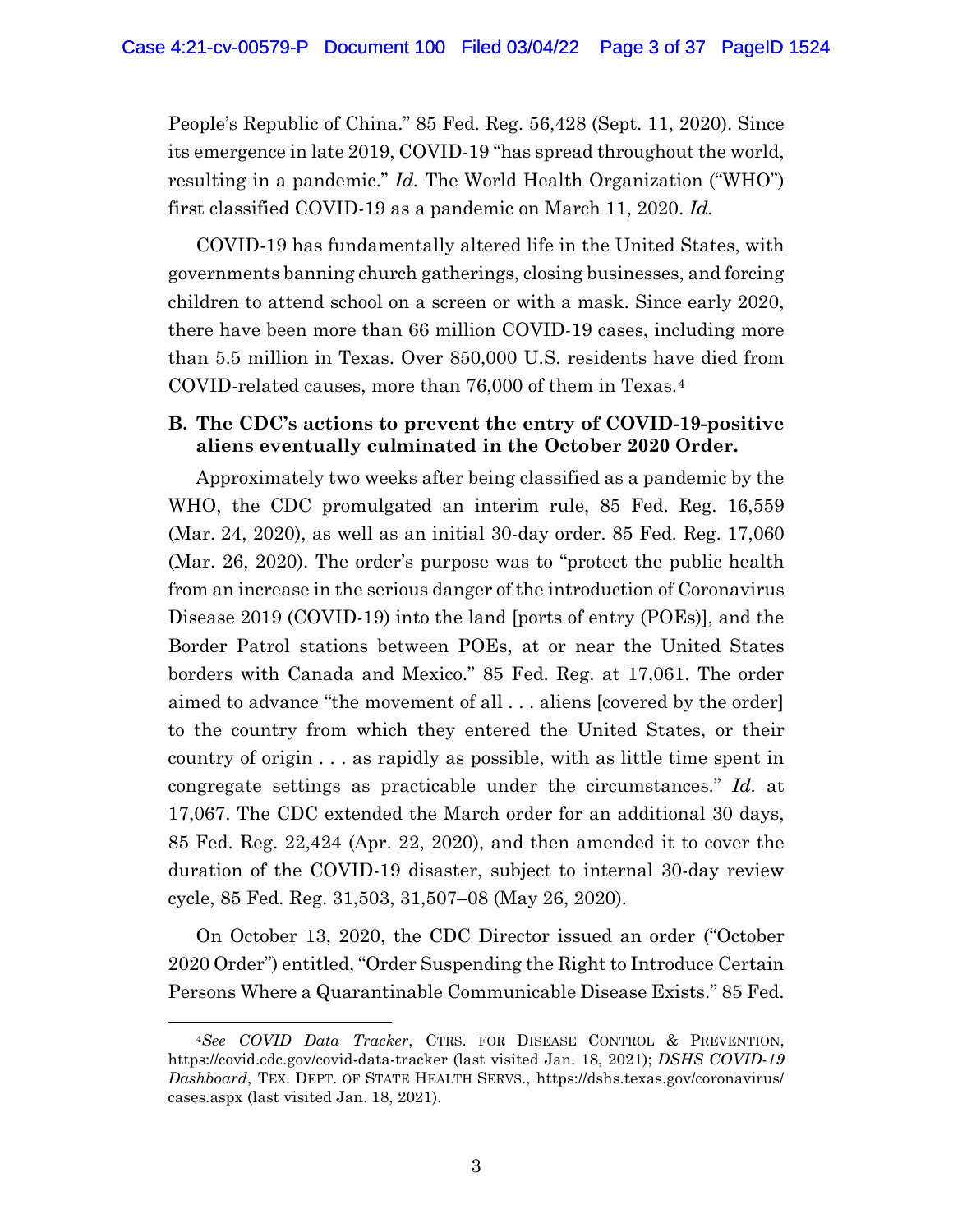Reg. 65,806–12 (Oct. 16, 2020); ECF No. 69 at 4–10.5 The October 2020 Order was based on findings that:

- COVID-19 is a communicable disease that poses a danger to the public health;
- COVD-19 is present in numerous foreign countries, including Canada and Mexico;
- There is a serious danger of the introduction of COVID-19 into the land-based POEs and Border Patrol stations at or near the United States borders with Canada and Mexico, and into the interior of the country as a whole, because COVID-19 exists in Canada, Mexico, and other countries of origin of persons who migrate to the United States across its North and South borders;
- But for a suspension-of-entry order under 42 U.S.C. § 265, covered aliens would be subject to immigration processing at the land ports of entry and Border Patrol stations and, during that processing, many of them (typically aliens who lack valid travel documents and are therefore inadmissible) would be held in the congregate areas of the facilities, near one another, for hours or days; and
- Such introduction into congregate settings of persons from Canada or Mexico would increase the already serious danger to the public health of the United States to the point of requiring a temporary suspension of the introduction of covered aliens into the United States.

85 Fed. Reg. at 65,810; ECF No. 69 at 8.

Because the CDC does not have the personnel, equipment, or facilities to enforce the October 2020 Order, the CDC Director consulted with DHS and other federal departments and "requested that DHS aid in the enforcement of this Order." 85 Fed. Reg. at 65,812; ECF No. 69 at 10. By its own terms, the October 2020 Order applied, *inter alia*, to all "covered aliens," which were defined (with the aid of DHS) as "aliens seeking to enter the United States at POEs who do not have proper travel documents, aliens whose entry is otherwise contrary to law, and aliens who are apprehended at or near the border seeking to unlawfully enter the United States between POEs." 85 Fed. Reg. at 65,807; ECF

<sup>5</sup>By its own terms, the October 2020 Order states that it is "substantially the same" as the interim orders. *See* 85 Fed. Reg. at 65,807.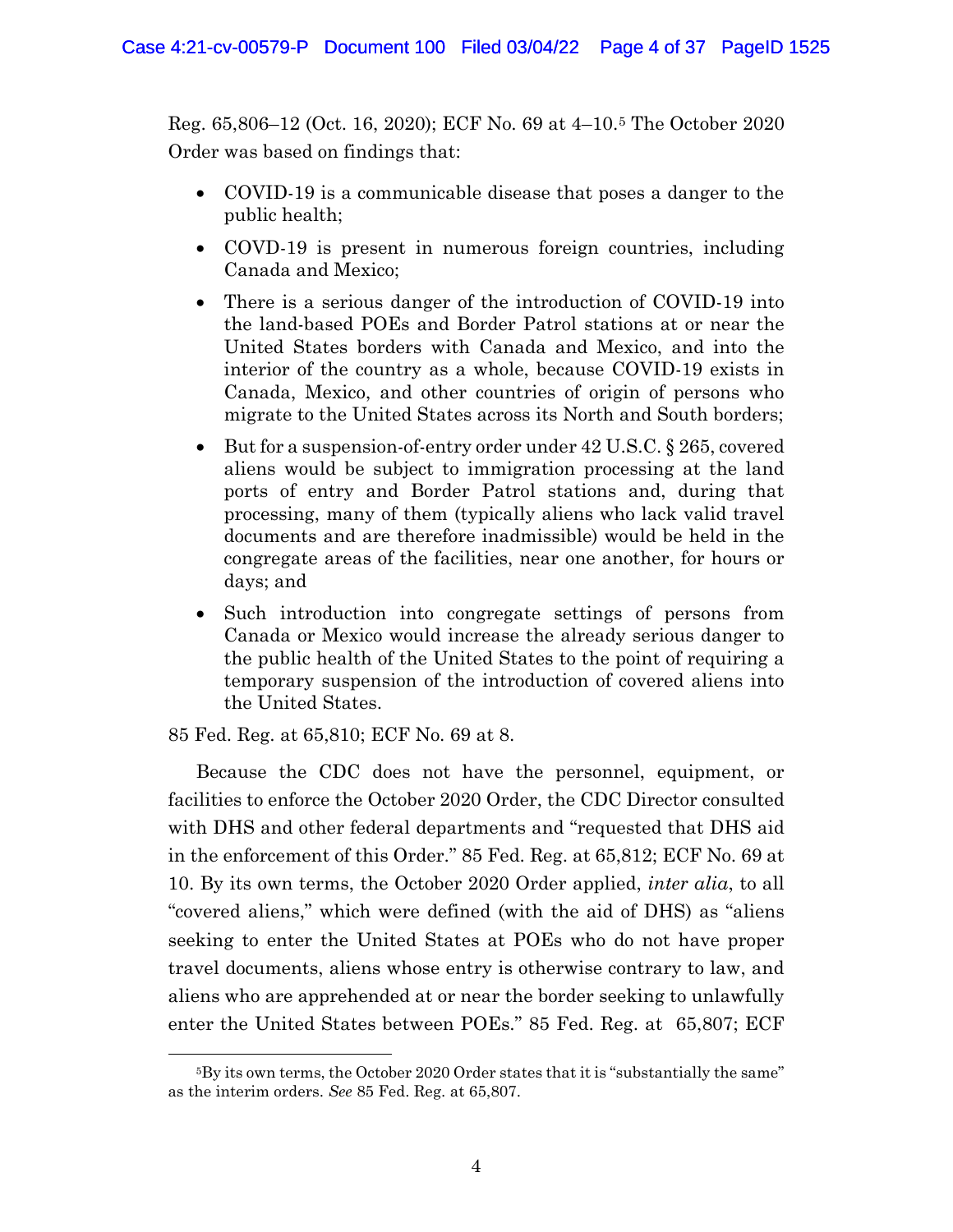No. 69 at 39. The October 2020 Order did not apply to "persons whom custom officers determine, with approval from a supervisor, should be excepted based on the totality of the circumstances, including consideration of significant law enforcement, officer and public safety, humanitarian, and public health interests." *Id.* In these instances, "DHS shall consult with CDC concerning how these types of case-by-case, individualized exceptions shall be made to help ensure consistency with current CDC guidance and public health assessments." *Id.* The October 2020 Order suspended covered aliens until the CDC determined that "the danger of further introduction of COVID-19 into the United States has ceased to be a serious danger to the public health." 85 Fed. Reg. at 65,810.

These interim rules and the October 2020 Order empowered DHS to prevent entry of, and to rapidly expel, covered aliens from congregate settings during the peak of the pandemic. The CDC Director stated in the October 2020 Order that the prior orders "reduced the risks of COVID-19 transmission in POEs and Border Patrol Stations, thereby reducing risks to DHS personnel and the U.S. health care system." 85 Fed. Reg. at 65,810; ECF No. 69 at 8.

# **C. The Final Rule is published and worked in tandem with the October 2020 Order in the "Title 42" process.**

Shortly before the issuance of the October 2020 Order, on September 11, 2020, the CDC published a final rule ("Final Rule") entitled, "Control of Communicable Diseases; Foreign Quarantine: Suspension of the Right to Introduce and Prohibition of Introduction of Persons from Designated Countries or Places for Public Health Purposes." 42 C.F.R. § 71.40; 85 Fed. Reg. 56,424 (Sept. 11, 2020). The Final Rule became effective October 13, 2020, and it remains in effect as of the date of this order. *See* ECF No. 69 at 1–3.

The Final Rule and October 2020 Order worked together in what became known as the "Title 42" process.6 The Title 42 process essentially

<sup>&</sup>lt;sup>6</sup>Title 42 refers to the statute, 42 U.S.C. § 265, relied upon by the CDC Director to issue the Final Rule—42 C.F.R. § 71.40—and orders at issue in this case. *See* 42 C.F.R. § 71.40; 85 Fed. Reg. 56,424 (Sept. 11, 2020) (stating that the rule was implemented per 42 U.S.C. § 265). The statute is discussed in greater detail below.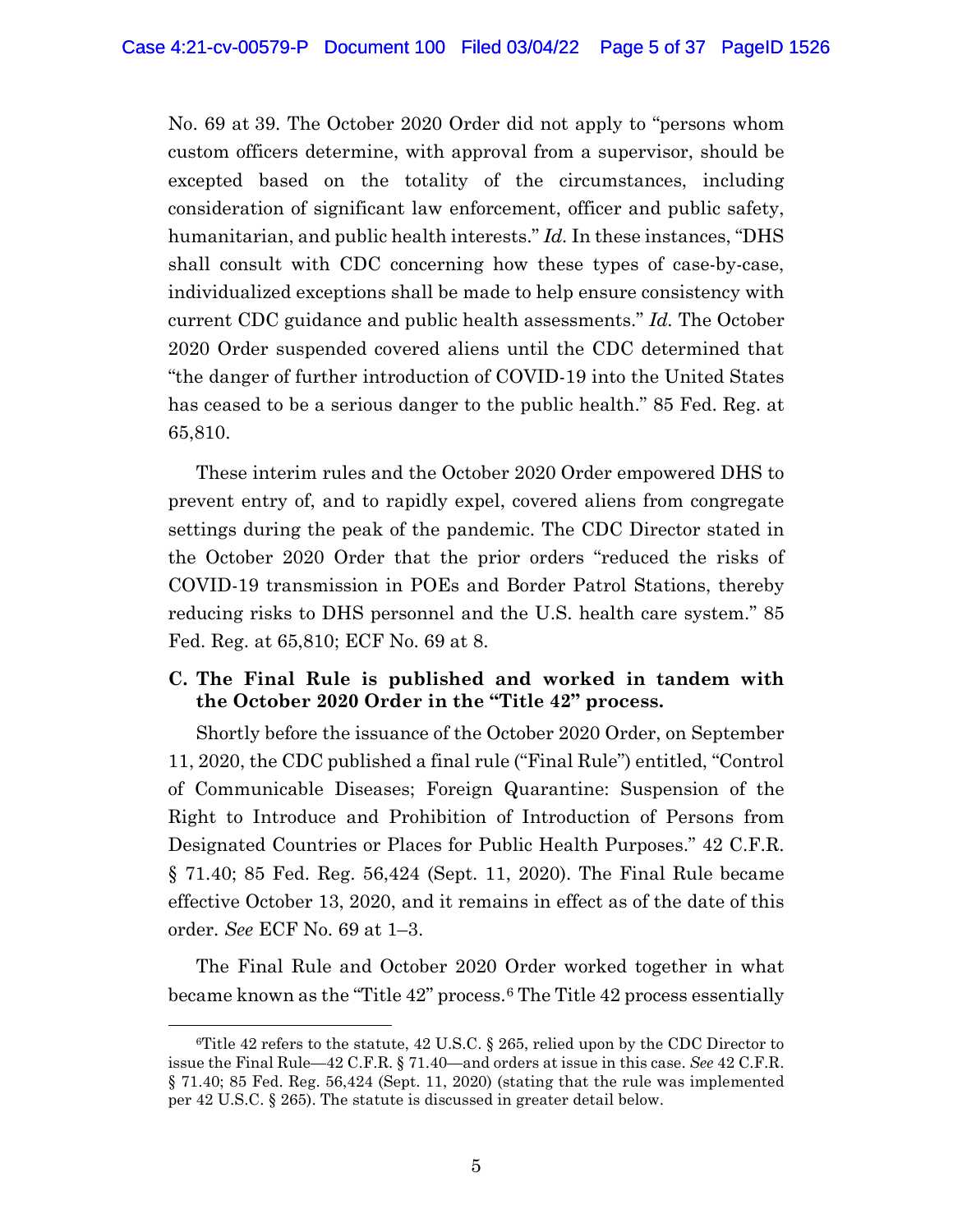acts as an expedited way to prevent and remove the introduction of COVID-19-positive illegal aliens that functions alongside the traditional means of detention and expulsion under the Immigration and Nationality Act. DHS used its Title 42 authority to expel illegal aliens in March 2020; over the next six months, nearly 200,000 aliens were rapidly expelled under Title 42.7

# **D. The Title 42 process is temporarily stayed. After the stay was lifted, however, the CDC Director then issued the February 2021 Order, reassessing the public health risk at the border in a way that effectively stayed the Title 42 process.**

On November 18, 2020, the District of Columbia District Court issued an injunction holding that unaccompanied alien children<sup>8</sup> ("UAC") were being improperly expelled pursuant to this Title 42 process. *See P.J.E.S. v. Wolf*, 502 F. Supp. 3d 492 (D.D.C. 2020). That injunction was then stayed on January 29, 2021, by the United States Court of Appeals for the D.C. Circuit. *See P.J.E.S. v. Pekoske*, No. 20- 5357 (D.C. Cir. Jan. 29, 2021).

Although no injunction prevented the Title 42 process from continuing, the CDC Director issued a new order ("February 2021 Order") that created an exception from the October 2020 Order regarding UAC, effective January 30, 2021. 86 Fed. Reg. 9,942 (Feb. 17, 2021); ECF No. 69 at 11. The February 2021 Order was only a few paragraphs long, yet it asserted that the "CDC has decided to exercise its discretion to temporarily except from expulsion [UAC] encountered in the United States pending the outcoming of its forthcoming public health reassessment of the [October 2020] Order." *Id.* The February 2021 Order further recognized that the COVID-19 pandemic "continues to be a highly dynamic public health emergency," and that the CDC is "in the process of reassessing the overall public health risk at the United

<sup>7</sup>*Sw. Border Land Encounters*, U.S. CUSTOMS & BORDER PATROL, https://www.cbp. gov/newsroom/stats/ southwest-land-border-encounters (last visited Dec. 2, 2021).

<sup>8&</sup>quot;Unaccompanied alien child" is statutorily defined as "a child who—(A) has no lawful immigration status in the United States; (B) has not attained 18 years of age; and (C) with respect to whom—(i) there is no parent or legal guardian in the United States; or (ii) no parent or legal guardian in the United States is available to provide care and physical custody." 6 U.S.C. § 279(g)(2).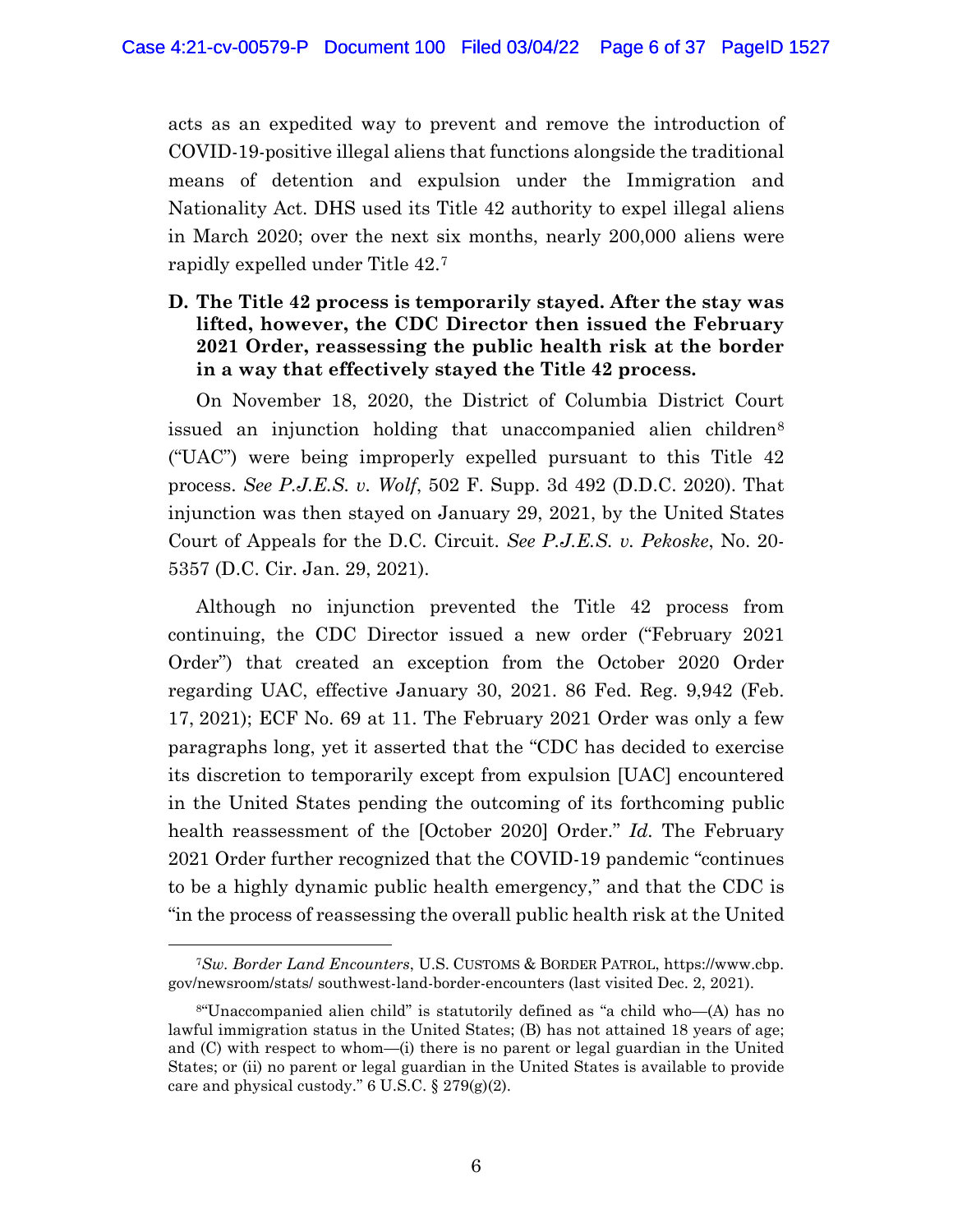States' borders and its [October Order] based on the most current information regarding the COVID-19 pandemic as well as the situation at the Nation's borders." *Id.*

There was a dramatic surge of illegal border crossings following the February 2021 Order, with 9,429 UAC encounters at the southwest border in February of 2021. The number of UAC encounters increased to 18,890 in March and has remained elevated ever since: more than 17,000 encounters in April; more than 14,000 in May; more than 15,000 in June; more than 18,500 in July; more than 18,000 in August; more than 12,000 in October; more than 13,500 in November; more than 11,500 in December; and more than 8,500 in January 2022. *See* ECF Nos. 68 at 18; 99 at 1.

There was also an increase of family-unit processing because Title 42 was used less frequently, despite an increase of family-unit encounters. ECF Nos. 68 at 19; 99 at 1–2. Texas sets forth the following chart that demonstrates these undisputed numbers regarding family-unit encounters:

| Title 42 applications to family units |                                  |          |            |  |
|---------------------------------------|----------------------------------|----------|------------|--|
| Month                                 | <b>Family-unit</b><br>encounters | Absolute | Percentage |  |
| November 2020                         | 4,302                            | 3,641    | 84.6       |  |
| December 2020                         | 4,406                            | 3,332    | 75.6       |  |
| January 2021                          | 7,296                            | 4,546    | 62.3       |  |
| February 2021                         | 19,590                           | 9,478    | 48.4       |  |
| March 2021                            | 54,132                           | 21,572   | 39.9       |  |
| April 2021                            | 50,094                           | 17,930   | 35.8       |  |
| May 2021                              | 44,747                           | 9,320    | 20.8       |  |
| June 2021                             | 55,896                           | 8,028    | 14.4       |  |
| <b>July 2021</b>                      | 83,499                           | 10,110   | 12.1       |  |
| August 2021                           | 86,631                           | 17,070   | 19.7       |  |
| September 2021                        | 64,388                           | 17,599   | 27.3       |  |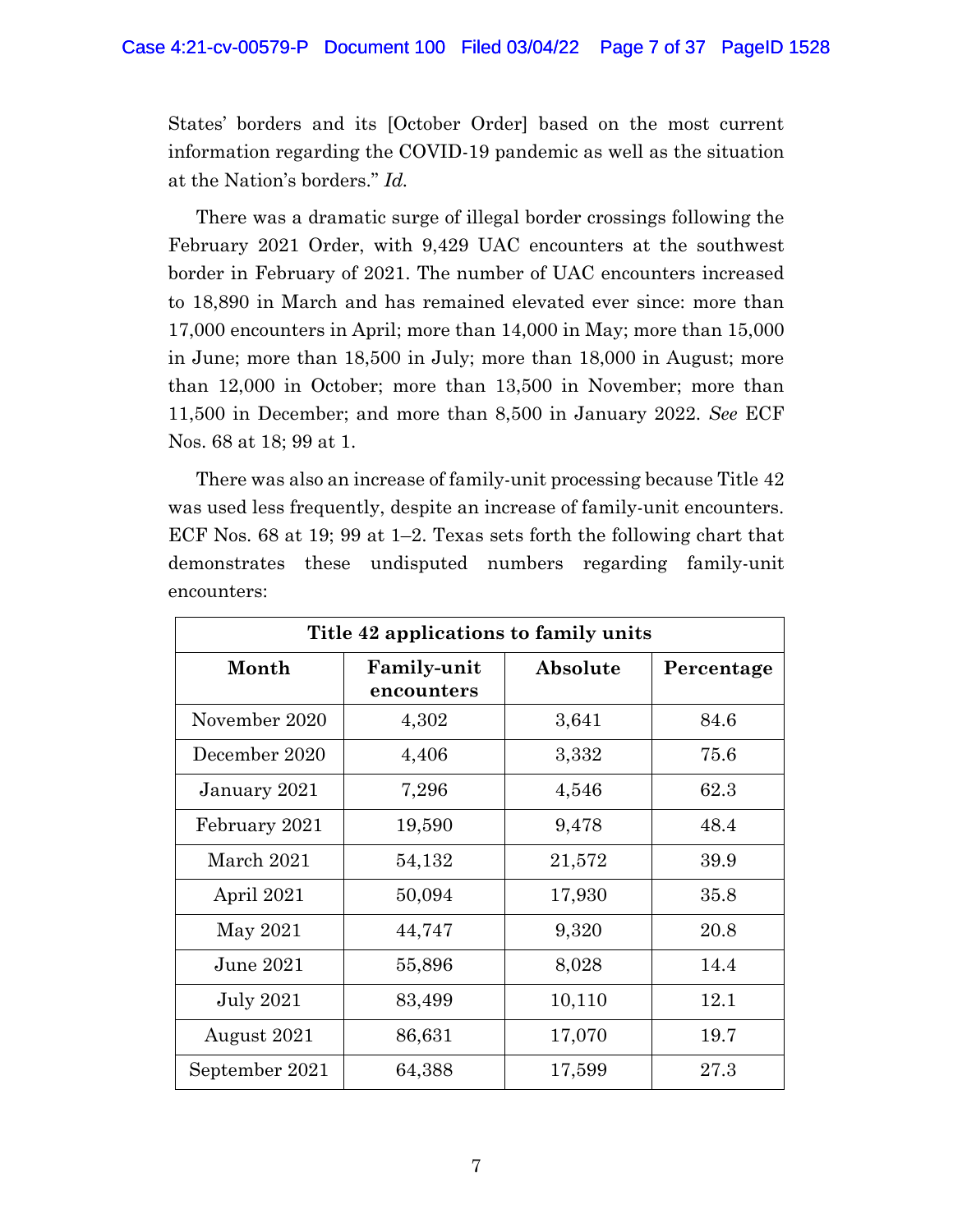# Case 4:21-cv-00579-P Document 100 Filed 03/04/22 Page 8 of 37 PageID 1529

| October 2021  | 42,799 | 13,359 | 31.2 |
|---------------|--------|--------|------|
| November 2021 | 45,062 | 11,566 | 25.7 |
| December 2021 | 51,736 | 11,503 | 22.2 |
| January 2022  | 31,795 | 8,333  | 26.2 |

ECF No. 68 at 12. Thus, Texas contends that while the total number of family unit encounters during this period increased greatly, the percentage of family-unit members rapidly expelled under Title 42 decreased significantly. *Id.*

### **E. Texas files the instant lawsuit.**

Alarmed by these figures, on April 22, 2021, Texas filed the instant lawsuit complaining that the actions and omissions of various federal administrative agencies caused an influx of potentially COVID-19 positive foreign aliens to cross the southern border. ECF No. 1. In its Complaint, Texas argued that the February 2021 Order violated the Administrative Procedures Act ("APA"). *Id.* Namely, Texas argued that the February 2021 Order arbitrarily departed from the Title 42 process and the October 2020 Order, both of which were previously used to prevent the entry of potentially-COVID-19-positive illegal aliens and UAC into congregate care settings in Texas. *Id.* Texas further argued that Defendants were failing to enforce the Immigration Nationality Act ("INA"), 8 U.S.C.  $\S 1222(a)$ , and to uphold the Take Care Clause of the United States Constitution. *Id.* Texas sought eight counts of declaratory relief to this effect. *Id.* 

Texas also sought a preliminary injunction. The Court conducted a preliminary injunction hearing on July 13, 2021. ECF No. 49. At this hearing, counsel for the Government informed the Court that the February 2021 Order would likely be superseded by an imminent CDC order. *Id.* Considering this development, the Court requested that the Government's counsel promptly apprise the Court of the issuance of any such order. Shortly thereafter the Government filed a Notice of New CDC Order and attached the July 2021 Order, which is detailed in the following section. ECF No. 50.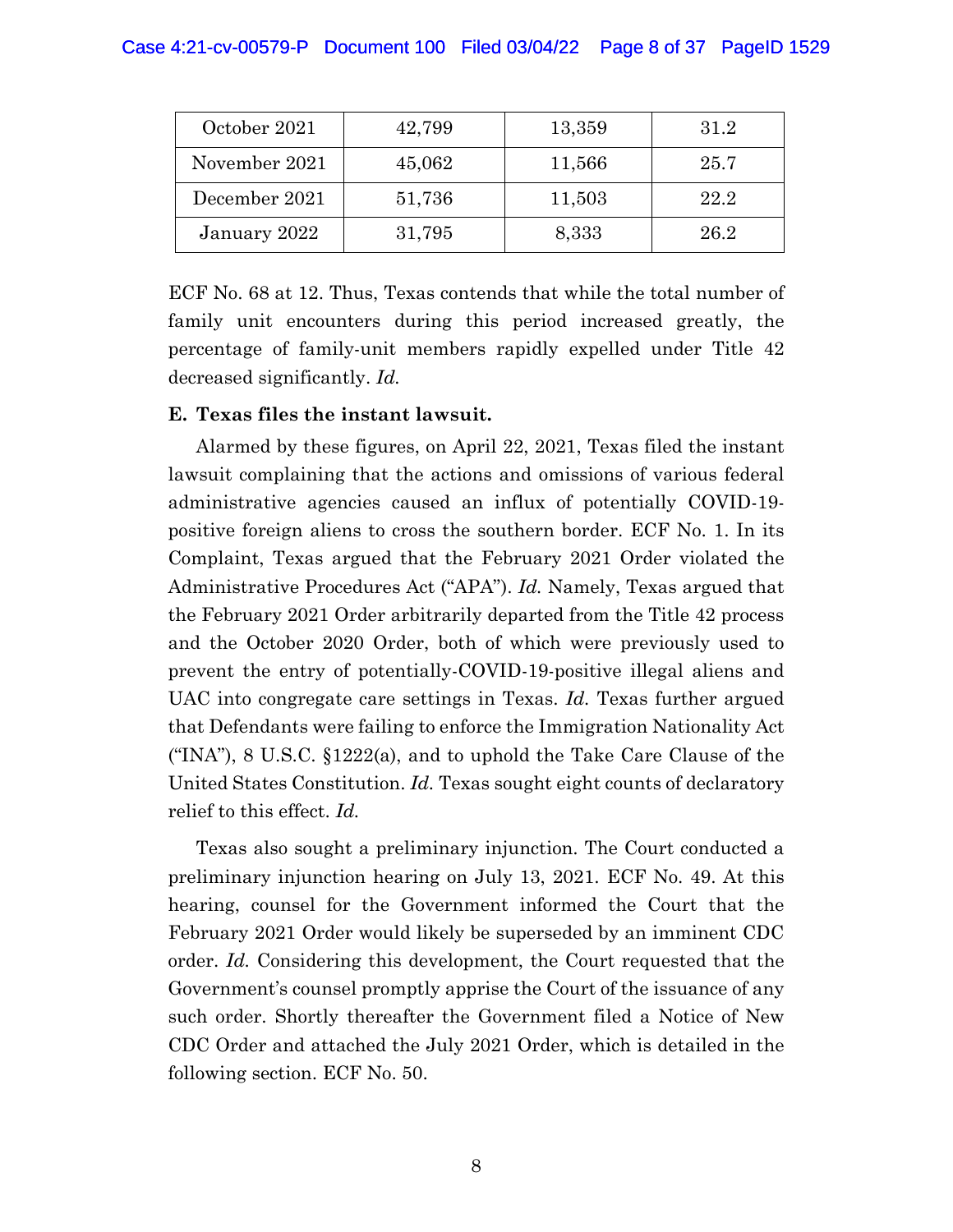The Government asserted that the July 2021 Order "supersedes the February [2021 Order] that is at issue in this litigation," so Texas's claims challenging the February 2021 Order were moot and Texas's motion for preliminary injunction is "now moot in its entirety." *Id.* The Court agreed and issued an order denying the motion for preliminary injunction as moot considering the July 2021 Order. ECF No. 54. However, because the harm that Texas complained of was ongoing, the Court granted Texas leave to amend and seek renewed preliminary injunctive relief. *Id.*

# **F. The CDC Director issues two orders to supersede the October 2020 Order: the July 2021 and the August 2021 Orders.**

After issuing the July 2021 Order,<sup>9</sup> the CDC Director then issued the August 2021 Order, which superseded the October 2020 Order and incorporated, by reference, the July 2021 Order. The August 2021 Order continued excepting UAC from the Title 42 process. ECF No. 69 at 19– 32. The August 2021 Order provides, in relevant part, as follows:

- "78 countries continue to experience high or substantial incidence rates (≥50 cases per 100,000 people in the last seven days) and 123 countries, including the United States, are experiencing an increasing incidence of reported new cases." 86 Fed. Reg. at 42,831.
- In the week preceding the August 2021 Order, Mexico "experienced a 30.2% increase in new cases" of COVID-19. *Id.*
- "Congregate settings, particularly detention facilities with limited ability to provide adequate physical distancing and cohorting, have a heightened risk of COVID-19 outbreaks." *Id.* at 42,833. CBP facilities have "[s]pace constraints [that] preclude implementation of cohorting and consequence management such as quarantine and isolation." *Id.* at 42,837.
- "The rapid spread of the highly transmissible Delta variant is leading to worrisome trends in healthcare and community resources. Signs of stress are already present in the southern regions of the United States." *Id.* at 42,834.
- "Countries of origin for the majority of incoming covered [aliens] have markedly lower vaccination rates." Of the top five

<sup>9</sup>*See* 86 Fed. Reg. 38,718; ECF No. 69 at 13.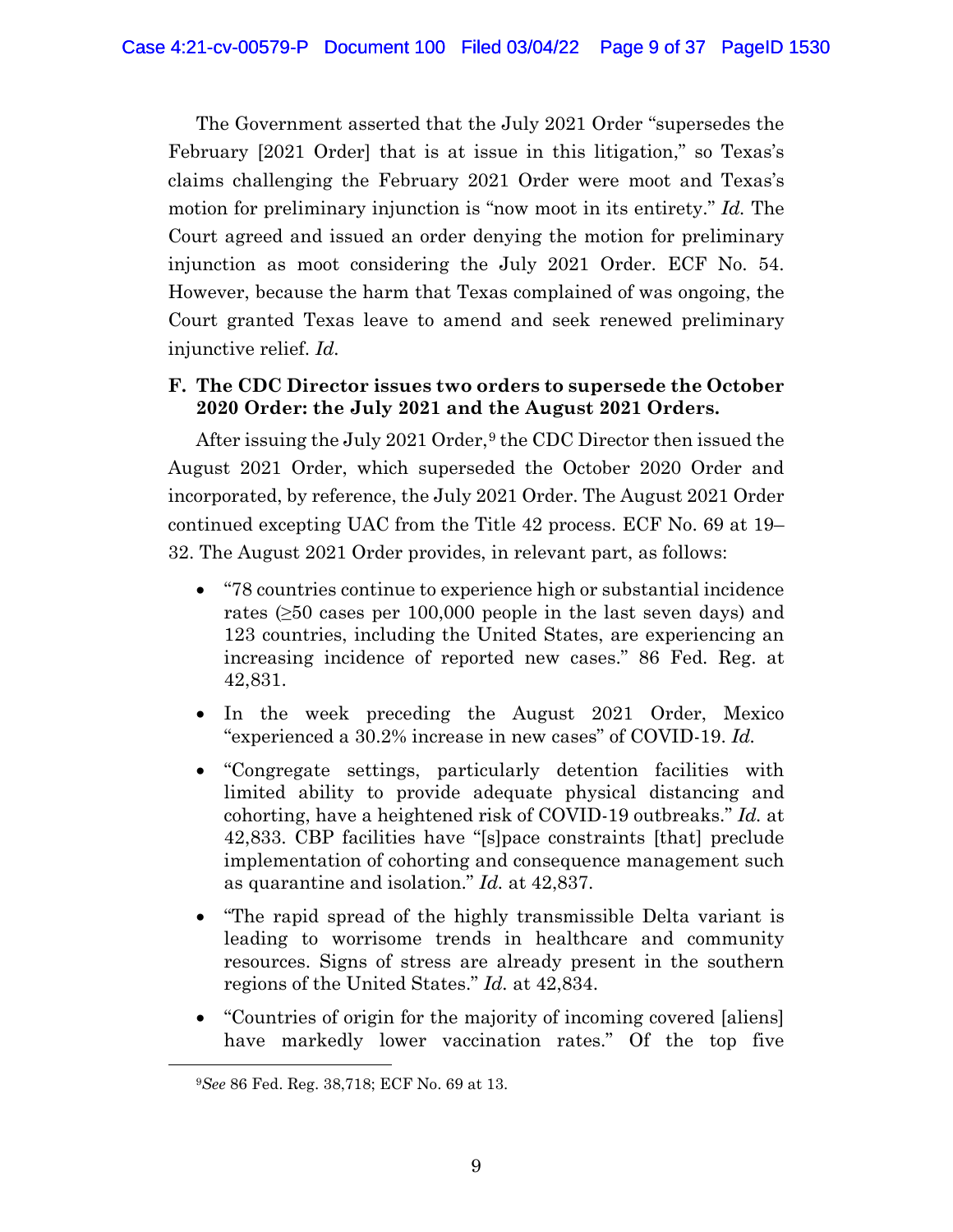originating countries, El Salvador, at 22%, had the highest rate of vaccinated persons; Guatemala and Honduras, the two lowest, had 1.6% and 1.8%, respectively. *Id.* at 42,834 & n.57.

• "At the time [of the August 2021 Order], over 70% of U.S. counties along the U.S.-Mexico border were classified as experiencing high or substantial levels of community transmission." *Id.* & fn. 61. Of Texas's border counties, fourteen two were "experiencing moderate levels of community transmission," while the other twelve were experiencing high levels of community transmission. *Id.* 

It is noteworthy that the August 2021 Order concedes that "the flow of migration directly impacts not only border communities and regions, but also destination communities and healthcare resources of both." *Id.* at 42,835.

Yet despite these persisting problems, the August 2021 Order found that testing, vaccines, and other mitigation measures are available. *Id.*  at 42,833–34. CBP also "implemented a variety of mitigation efforts to prevent the spread of COVID-19 in POE and U.S. Border Patrol facilities." *Id.* at 42,835. Some of these mitigation efforts include:

CBP has invested in engineering upgrades, such as installing plexiglass dividers in facilities where physical distancing is not possible and enhancing ventilation systems. All CBP facilities adhere to CDC guidance for cleaning and disinfection. Surgical masks are provided to all persons in custody and are changed at least daily and if or when they become wet or soiled. Personal protective equipment (PPE) and guidance are regularly provided to CBP personnel. Recognizing the value of vaccination, CBP is encouraging vaccination among its workforce. All noncitizens brought into CBP custody are subject to health intake interviews, including COVID-19 screening questions and temperature checks. If a noncitizen in custody displays symptoms of COVID-19 or has a known exposure, CBP facilitates referral to the local healthcare system for testing. Finally, in the event CBP decides to release a noncitizen prior to removal proceedings, the agency has coordinated with local governments and nongovernmental organizations to arrange COVID-19 testing at release.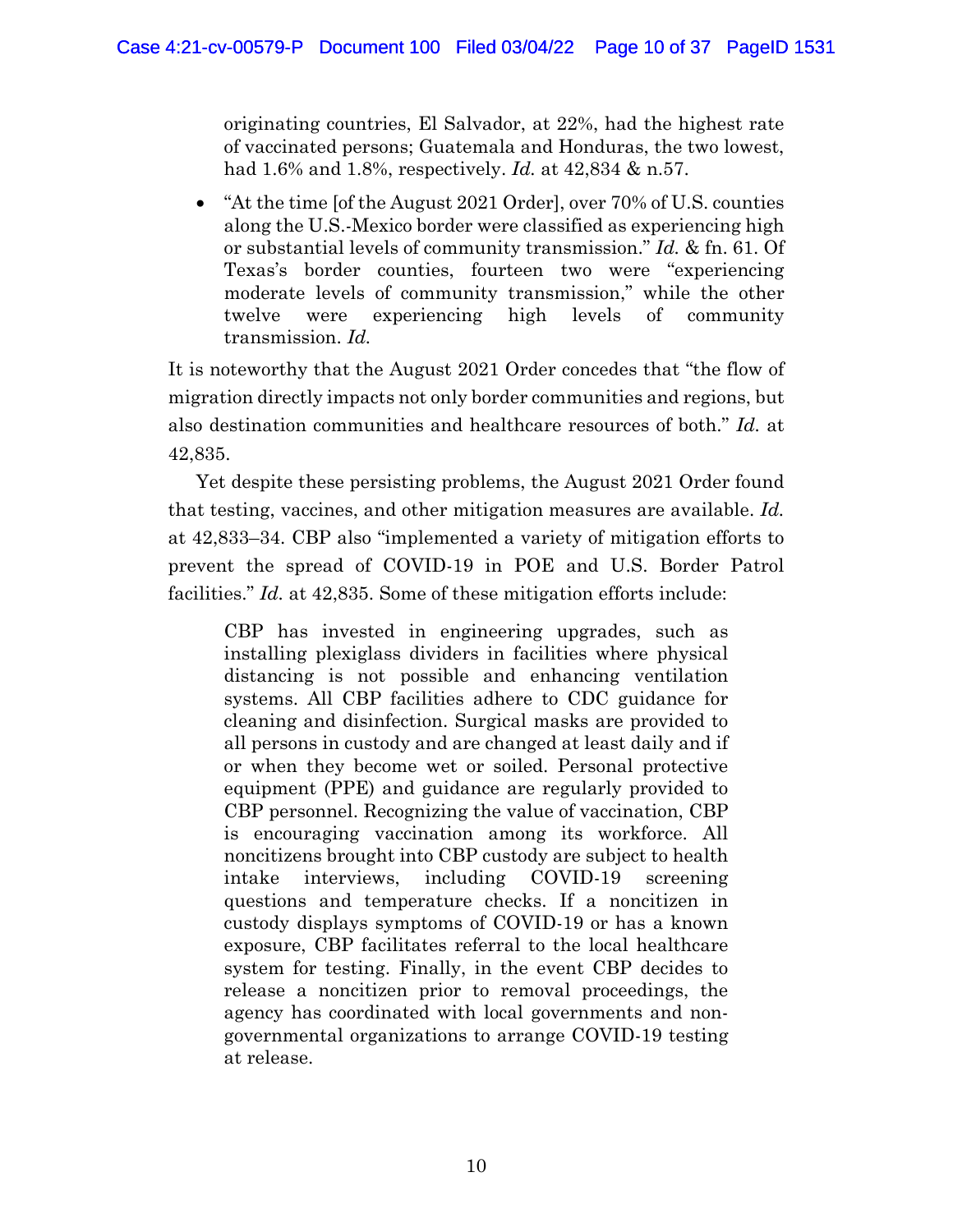*Id.* The CDC "believes the COVID-19-related public health concerns associated with [UAC] introduction can be adequately addressed without [UAC] being subject to this Order." *Id.* 42,838. Thus, "[a]s outlined in the July [2021 Order] and incorporated herein, CDC is fully excepting [UAC] from this Order," because UAC "can be excepted from the Order without posing a significant health risk." *Id.*; *see also id.* at 42,840 ("Based on an assessment of the current COVID-19 epidemiologic landscape and the U.S. government's ongoing efforts to accommodate [UAC], CDC does not find public health justification for this Order to apply  $\dots$  to [UAC].").

# **G. Texas files a renewed motion for preliminary injunction and the Government moves to dismiss.**

Texas filed an Amended Complaint (ECF No. 62) and now challenges both the July 2021 and the August 2021 Orders for: violating the APA, failing to detain certain aliens as required by the INA, breaching an agreement between the Government and Texas, and violating the Take Care Clause. *See* ECF No. 62.

Texas also filed a renewed motion for preliminary injunction. ECF No. 67. The Government filed a consolidated response and motion to dismiss (ECF Nos. 76–77), Texas filed a consolidated reply in support of its renewed motion for preliminary injunction and response in opposition to the Government's motion to dismiss (ECF No. 89), and the Government filed a reply in support of its motion to dismiss (ECF No. 93).10

<sup>10</sup>Before the Court is a Brief of Amicus Curiae in Support of the Renewed Motion for Preliminary Injunction, by filed the State of Missouri. ECF No. 75. Also before the Court is a Brief of Amici Curiae in Opposition to the Renewed Motion for Preliminary Injunction, filed by Al Otro Lado, American Immigration Council, Asylum Access, Asylum Access Mexico A.C, Catholic Legal Immigration Network, Inc., Center for Civic Policy, Center for Gender and Refugee Studies, Comunidad Maya Pixan Ixim, Disciples Immigration Legal Counsel, FWD.us, First Focus on Children, Florence Immigrant and Refugee Rights Project, Immigrant Defenders Law Center, Innovation Law Lab, International Mayan League, Justice Action Center, Justice for Our Neighbors El Paso, Kids in Need of Defense, Kino Border Initiative, La Raza Centro Legal SF, La Raza Community Resource Center, Migrant Center for Human Rights, National Immigration Law Center, National Immigration Project, Project Corazon, Lawyers for Good Government, Refugees International, Student Clinic for Immigrant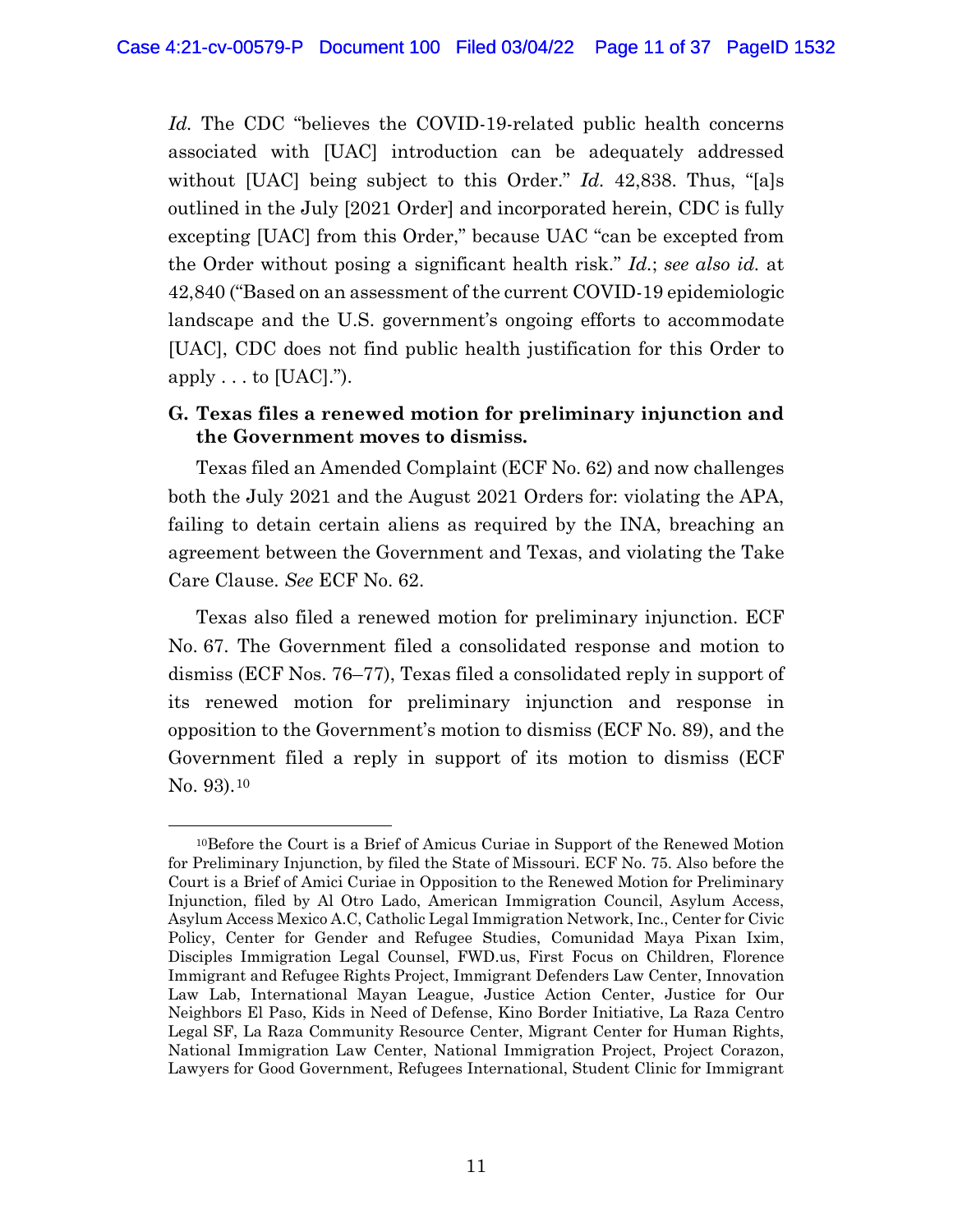After receiving the Parties' briefing and supporting appendices, the Court notified the Parties that it did not believe an evidentiary hearing was necessary to resolve the motion to dismiss and renewed motion for preliminary injunction but provided the parties an opportunity to file an objection and request an evidentiary hearing. ECF No. 94. No such objection was filed. Therefore, the Motion to Dismiss and Renewed Motion for Preliminary Injunction are now ripe for review.

#### **APPLICABLE LAW**

#### **A. Immigration and Nationality Act, 8 U.S.C. §§ 1101–1537**

"The Government of the United States has broad, undoubted power over the subject of immigration and the status of aliens." *Arizona v. United States*, 567 U.S. 387, 394 (2012). "The Immigration and Nationality Act . . . codified at 8 U.S.C. § 1101 *et seq.*, is the comprehensive statutory scheme governing immigration in the United States. It controls, among other things, the removal of illegal aliens found within the United States." *Crane v. Johnson*, 783 F.3d 244, 247 (5th Cir. 2015). The Homeland Security Act of 2002, Pub. L. 107-296, 116 Stat. 2135, charges DHS with enforcing the nation's immigration laws, including the removal of aliens who are not lawfully present in the United States. *See, e.g.*, *Arizona*, 567 U.S. at 397 ("Agencies in the Department of Homeland Security play a major role in enforcing the country's immigration laws. United States Customs and Border Protection (CBP) is responsible for determining the admissibility of aliens and securing the country's borders.").

Aliens who "are 'inadmissible' and therefore 'removable'" include those who lack a valid entry document when they apply for admission. *Dept. of Homeland Sec. v. Thuraissigiam*, 140 S. Ct. 1959, 1964 (2020) (citing 8 U.S.C.  $\S$  1182(a)(7)(A)(i)(l), 1229a(e)(2)(A)). Aliens who arrive in the United States without having been admitted and aliens who are present in the United States without having been lawfully admitted, are deemed to have applied for admission. 8 U.S.C.  $\S 1225(a)(1)$ . Expedited removal procedures for those illegal aliens are available if they: (1) are

Justice, Inc., Taylor Levy Law, The Refugee and Immigrant Center for Education and Legal Services. ECF No. 84.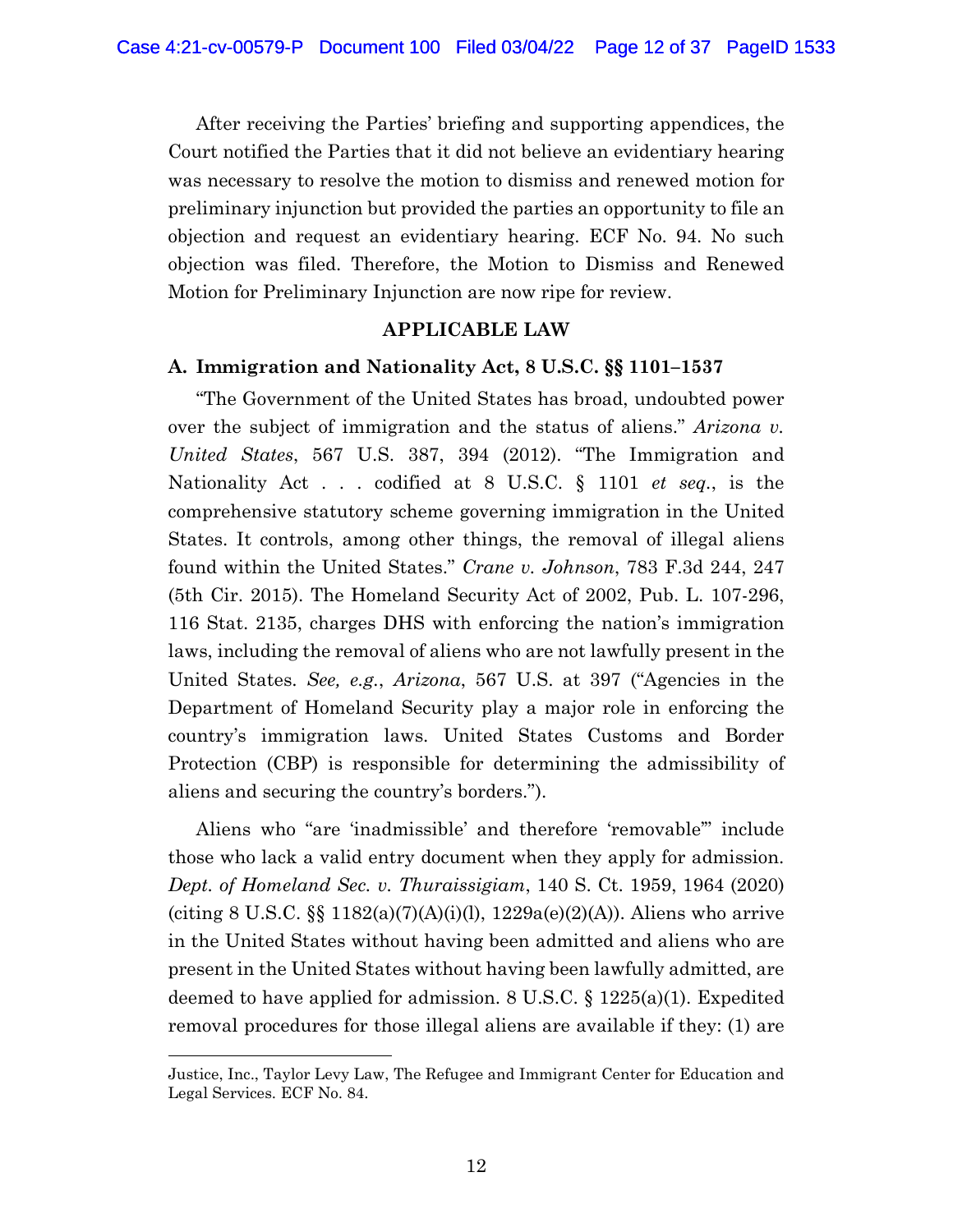inadmissible because they lack a valid entry document; (2) have not been continuously physically present in the United States for the two years preceding their inadmissibility determination; or (3) are among those whom the Secretary of Homeland Security has designated for expedited removal. *Id.* § 1225(b)(1)(A). Once an immigration officer determines that such an alien is inadmissible, the alien is ordered to be "removed from the United States without further hearing or review." *Id.*   $§ 1225(b)(1)(A)(i).$ 

Whether subject to standard or expedited removal, aliens placed in removal proceedings must be detained until the proceedings are complete. *See Jennings v. Rodriguez*, 138 S. Ct. 830, 844–45 (2018) (citing  $8 \text{ U.S.C. } \S 1225 \text{ (b)}(1), (2)$ ). Similarly, aliens who intend to claim asylum or who claim a credible fear of persecution if deported must be detained until their bid for asylum is resolved. *See* 8 U.S.C. §§ 1158, 1225(b)(1)–(2). DHS may temporarily parole these aliens "for urgent humanitarian reasons or significant public benefit," but it may do so "only on a case-by-case basis."  $Id. \S 1182(d)(5)(A)$ .

Also inadmissible are aliens who have a "communicable disease of public health significance," as defined by "regulations prescribed by the Secretary of Health and Human Services." *Id.* § 1182(a)(1)(A)(i). Aliens must be detained to determine whether they are inadmissible for publichealth reasons under two circumstances. *First*, they must be detained if DHS has reason to believe they are "afflicted with" such a disease. 8 U.S.C. § 1222(a). *Second*, they must be detained if DHS "has received information showing that [they] are coming from a country or have embarked at a place" where such a disease is "prevalent or epidemic." This detention must enable "immigration officers and medical officers" to conduct "observation and an examination sufficient to determine whether" the aliens are inadmissible. *Id.*

### **B. Public Health Services Act, 42 U.S.C. § 265**

Under 42 U.S.C. § 265, the CDC is authorized<sup>11</sup> to prohibit entry into the United States "such persons and property" that the CDC determines

<sup>11</sup>The authority originally granted to the Surgeon General was eventually delegated to the CDC Director.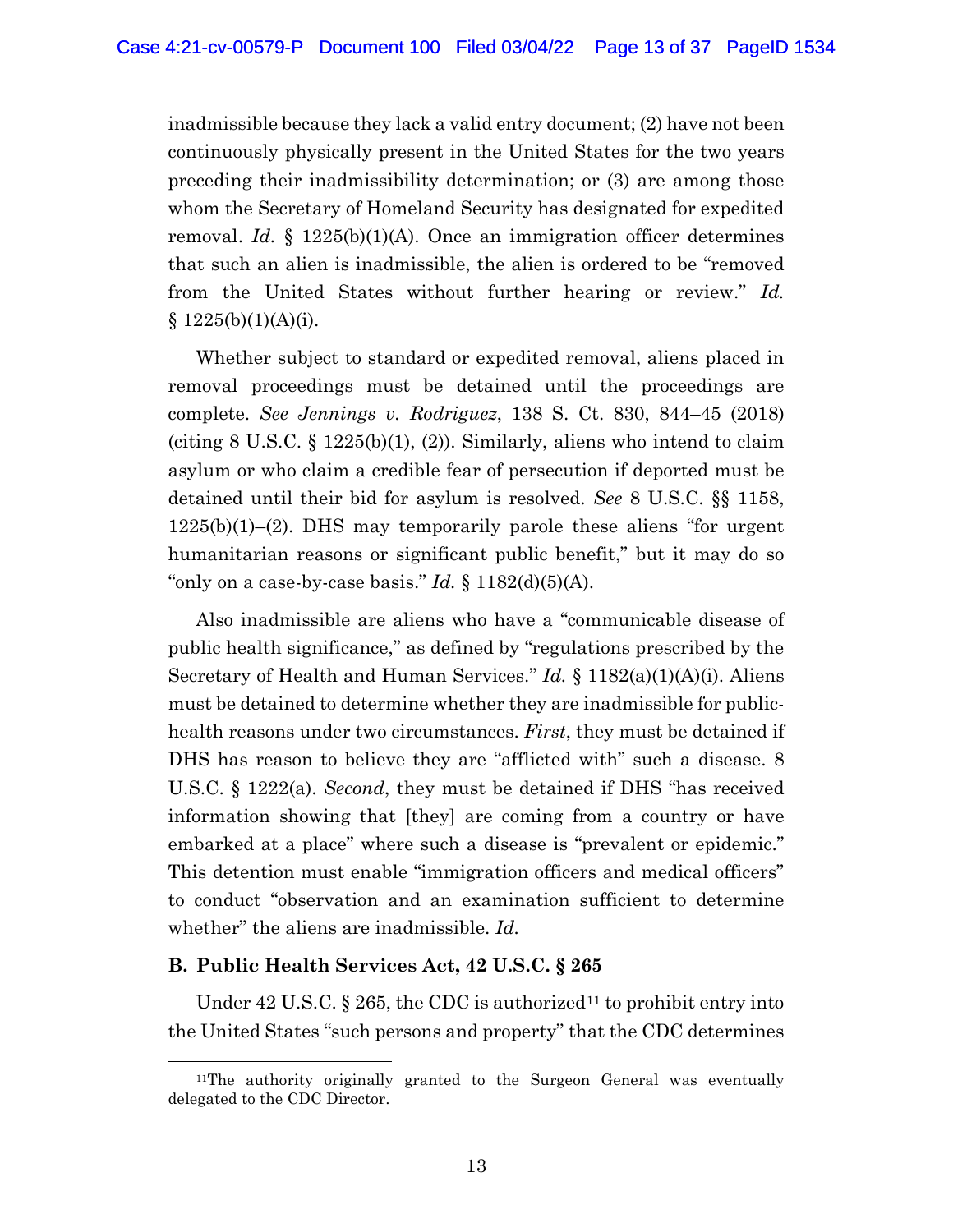will increase the danger and spread of a communicable disease from entering into the United States:

Whenever the [CDC Director] determines that by reason of the existence of any communicable disease in a foreign country there is serious danger of the introduction of such disease into the United States, and that this danger is so increased by the introduction of persons or property from such country that a suspension of the right to introduce such persons and property is required in the interest of the public health, the [CDC Director], in accordance with regulations approved by the President, shall have the power to prohibit, in whole or in part, the introduction of persons and property from such countries or places as he shall designate in order to avert such danger, and for such period of time as he may deem necessary for such purpose.

42 U.S.C. § 265.

#### **C. The Administrative Procedures Act ("APA")**

"The APA 'sets forth the procedures by which federal agencies are accountable . . . and their actions [are] subject to review by the courts.'" *Dep't of Homeland Sec. v. Regents of the Univ. of Cal.*, 140 S. Ct. 1891, 1905 (2020) (Roberts, C.J.) (quoting *Franklin v. Massachusetts*, 505 U.S. 788, 796 (1992)). The APA requires agencies to engage in "reasoned decisionmaking," *Michigan v*. *EPA*, 576 U.S. 743, 750 (2015), and provides that agency actions must be "set aside" if they are "arbitrary" or "capricious." 5 U.S.C. § 706(2)(A). Under this "narrow standard of review, . . . a court is not to substitute its judgment for that of the agency," *FCC v. Fox Television Stations, Inc.*, 556 U.S. 502, 513 (2009) (internal quotation marks omitted). Rather, courts assess only whether the decision was "based on a consideration of the relevant factors and whether there has been a clear error of judgment." *Citizens to Pres. Overton Park, Inc. v. Volpe*, 401 U.S. 402, 416 (1971).

### **ANALYSIS OF MOTION TO DISMISS**

Before addressing the substance of the Renewed Motion for Preliminary Injunction, the Court first addresses the Government's Motion to Dismiss.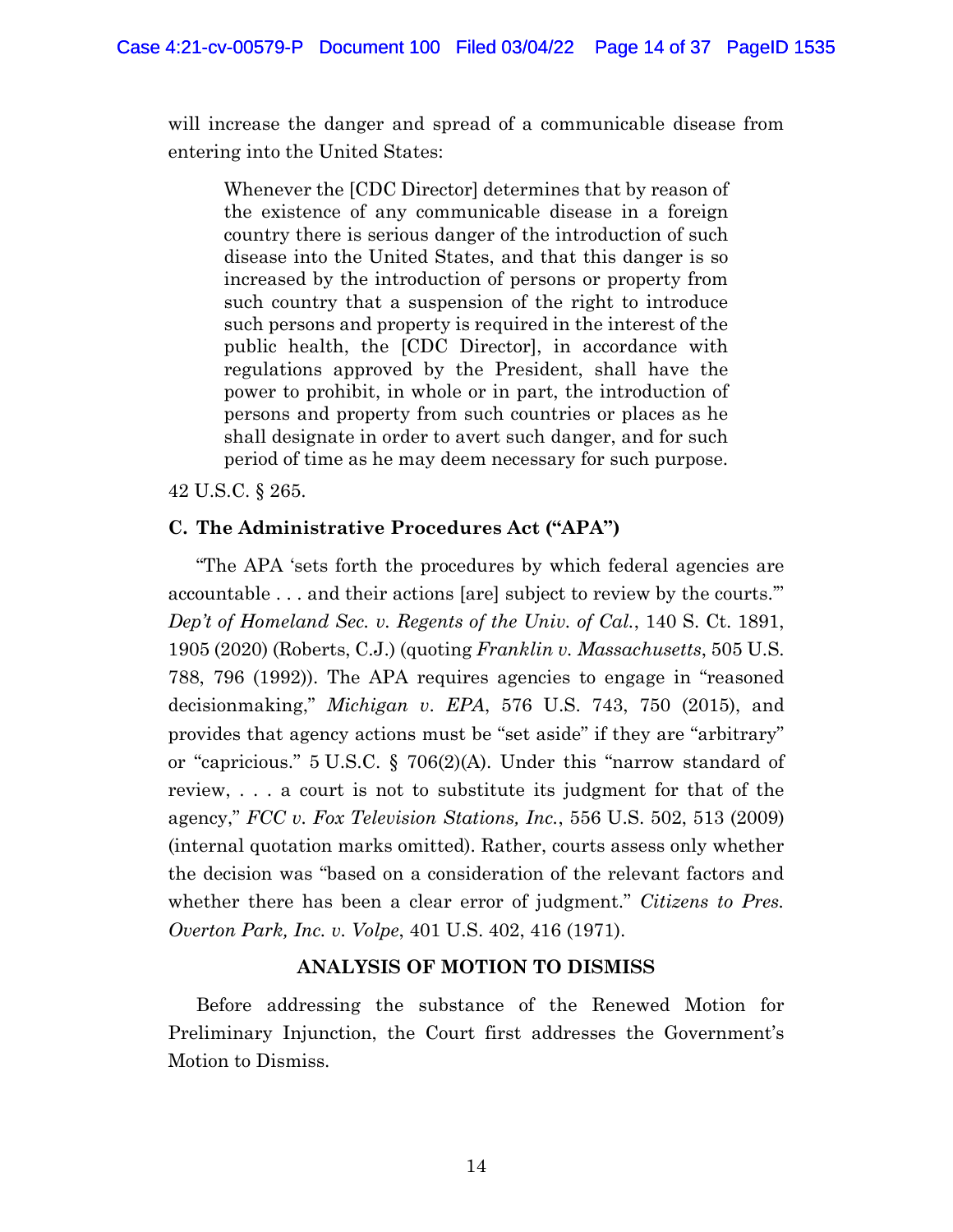#### **A. Texas has standing to bring Claims A and B.**

Texas asserts two claims against the Government for alleged violations of the APA. ECF No. 62 ¶¶ 75–85. *First*, Texas claims that the July 2021 and August 2021 Orders did not undergo notice-and-comment rulemaking (Claim A). *Id. Second*, Texas claims the August 2021 Order is "arbitrary and capricious" for failing to consider Texas's reliance interests and other relevant factors (Claim B). *Id.*

The Government moves to dismiss both claims on the grounds that: (1) Texas lacks standing to assert them, (2) the decisions are committed solely to agency discretion and are not subject to judicial review, and (3) Texas is not within the relevant "zone of interests." ECF No. 76 at 15. The Government argues that Texas makes mere general allegations that it will suffer injuries from increased illegal immigration and the associated increased costs. *Id.* at 16. The Government further argues that the authorities Texas cites are inapposite because "Title 42 orders are not immigration actions and do not represent the exercise of any form of immigration policymaking with an intended or expected effect to increase or decrease the long-term presence of non-citizens into the country." *Id.* Instead, the Government characterizes the challenged orders as "temporary health measures" that were issued "in an attempt to alleviate the effect of the COVID-19 pandemic, most primarily in connection with processing noncitizens in congregate settings at Ports of Entry and Border Patrol stations." *Id.* 

Texas rejects the notion that its APA claims are merely generalized grievances on illegal immigration. ECF No. 89 at 5. Instead, Texas sets forth specific costs of increased healthcare spending. *See, e.g.*, ECF No. 69 at 84, 90, 98, 99. Texas argues these costs are practically admitted by the Government in the August 2021 Order, which acknowledges

[t]he rapid spread of the highly transmissible Delta variant is leading to worrisome trends in healthcare and community resources. Signs of stress are already present in the southern regions of the United States. Ultimately, the flow of migration directly impacts not only border communities and regions, but also destination communities and the healthcare resources of both.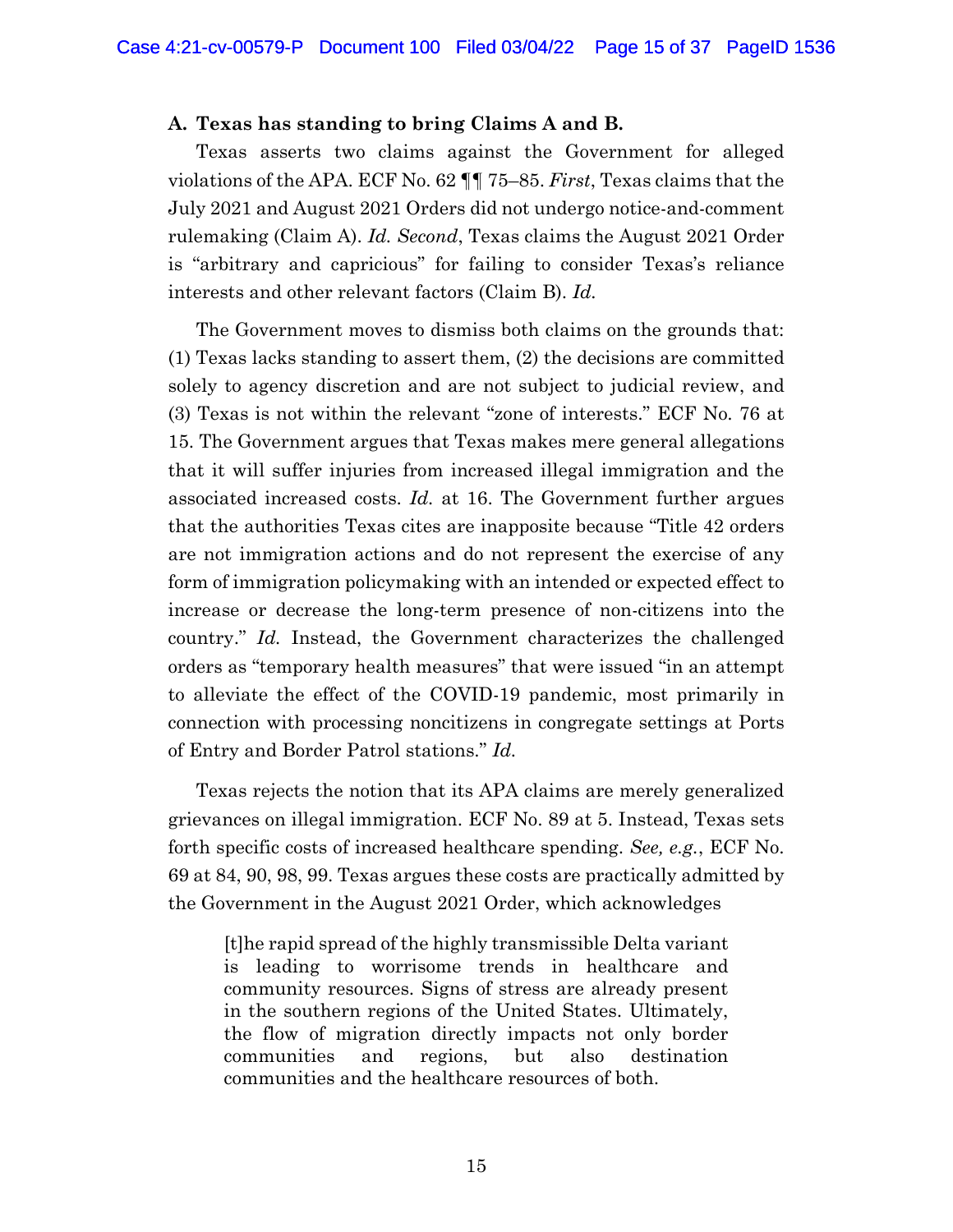86 Fed. Reg. at 42,835, ECF No. 69 at 23.

### 1. Traditional Standing

Federal courts are courts of limited jurisdiction, possessing only that power authorized by Constitution and statute. *Xitronix Corp. v. KLA-Tencor Corp.*, 916 F.3d 429, 435 (5th Cir. 2019). "The requirement that jurisdiction be established as a threshold matter spring[s] from the nature and limits of the judicial power of the United States and is inflexible and without exception." *Id.* (quoting *Steel Co. v. Citizens for a Better Env't*, 523 U.S. 83, 94–95 (1998)). "The law of Article III standing . . . serves to prevent the judicial process from being used to usurp the powers of the political branches." *Clapper v. Amnesty Int'l USA*, 568 U.S. 398, 408 (2013). Thus, to establish standing, Texas must show an injury that is "concrete, particularized, and actual or imminent; fairly traceable to the challenged action; and redressable by a favorable ruling." *Id.* at 409 (citation omitted); *see also Susan B. Anthony List v. Driehaus*, 573 U.S. 149, 158 (2014).

# *a. Injury in Fact*

A plaintiff seeking to establish injury-in-fact must show that it suffered "an invasion of a legally protected interest" that is "concrete," "particularized," and "actual or imminent, not conjectural or hypothetical." *Spokeo, Inc. v. Robbins*, 578 U.S. 330, 339 (2016) (quoting *Lujan v. Def. of Wildlife*, 504 U.S. 555, 560 (1992)). "[T]he injury required for standing need not be actualized. A party facing prospective injury has standing to sue where the threatened injury is real, immediate, and direct." *Davis v. Fed. Election Comm'n*, 554 U.S. 724, 734 (2008).

"[T]he expenditure of state funds may qualify as an invasion of a legally protected interest sufficient to establish standing under the proper circumstances." *Crane v. Napolitano*, 920 F. Supp. 2d 724, 743 (N.D. Tex. 2013) (O'Connor, J.), *aff'd sub nom.*, 783 F.3d 244 (5th Cir. 2015); *see also Clinton v. City of N.Y.,* 524 U.S. 417, 430–31 (1998) (holding adverse effects on the "borrowing power, financial strength, and fiscal planning" of a governmental entity can constitute a sufficient injury-in-fact to establish constitutional standing); *Sch. Dist. of City of*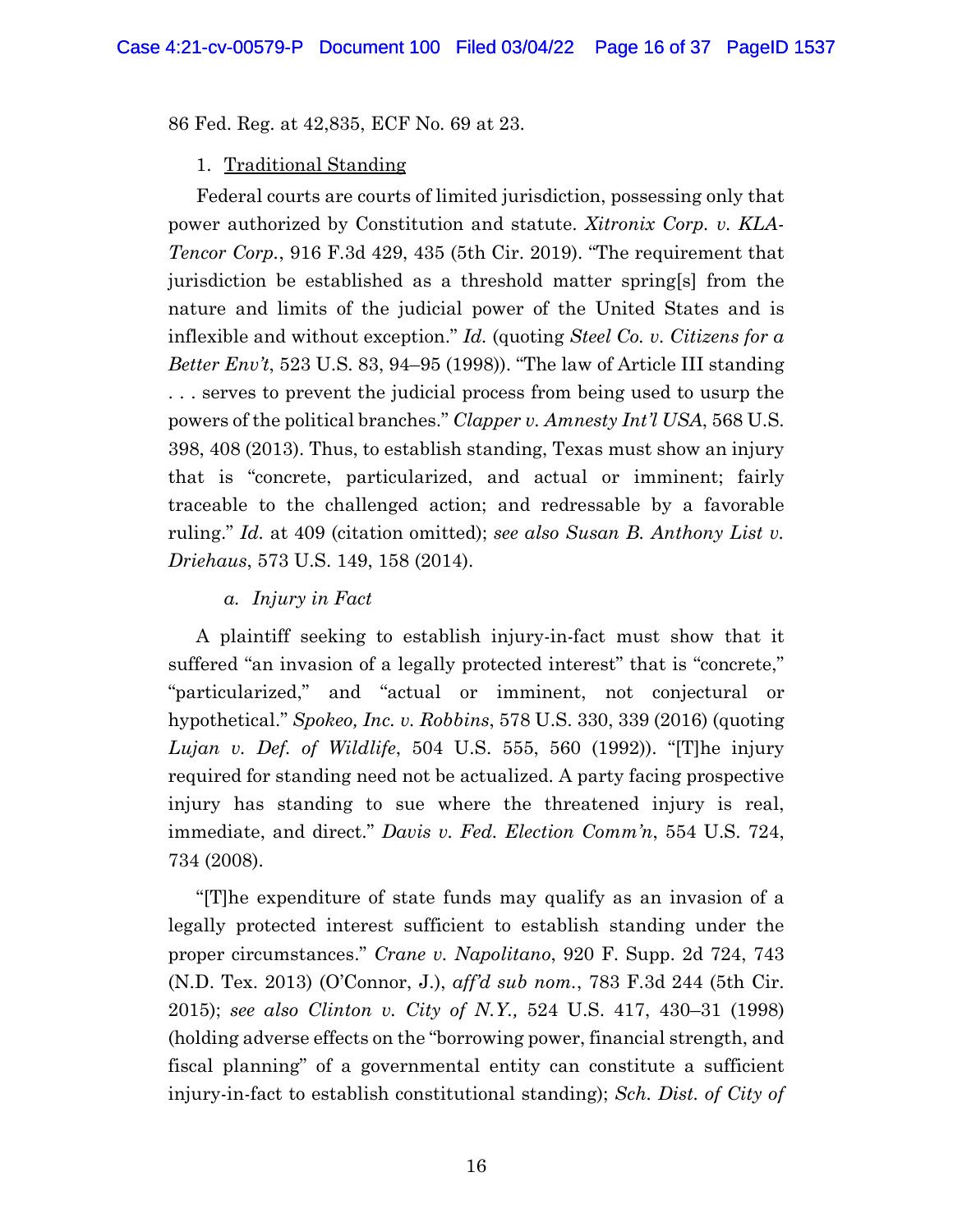*Pontiac v. Sec'y of U.S. Dep't of Educ.*, 584 F.3d 253, 261 (6th Cir. 2009) (holding school districts and education associations had standing "based on their allegation that they must spend state and local funds" to comply with the challenged law).

Here, the Government contends that Texas's financial injuries are simply generalized grievances with current border policy. ECF No. 76 at 16 (relying on *Crane*, 783 F.3d at 252). The Court cannot agree with the Government on this record. That is, Texas proffers specific, uncontroverted evidence that it will experience increased financial hardship—most directly through healthcare spending. ECF No. 68 at 21. Included in Texas's appendix is a declaration from Lisa Kalakanis, the Data Dissemination and Reporting Director with the Texas Health and Human Services Commission's Office of Data Analytics and Performance. ECF No. 69 at 81. Kalakanis testifies that Texas HHSC provides three principal categories of services and benefits to undocumented aliens in Texas: (1) Texas Emergency Medicaid; (2) the Texas Family Violence Program; and (3) Texas Children's Health Insurance Program Perinatal Coverage. *Id.* at 82. Taking just one of those programs—Texas Emergency Medicaid—Kalakanis testifies that "[t]he total estimated cost to [Texas] for the provision of Emergency Medicaid services to undocumented immigrants residing in Texas was approximately \$80 million in SFY 2007, \$62 million in SFY 2009, \$71 million in SFY 2011, \$90 million in SFY 2013, and \$73 million in SFY 2015." *Id.* at 83. She estimates the cost in SFY 2019 at \$80 million. *Id.*  Kalakanis testifies that based on her knowledge and expertise of the benefits and services provided to undocumented migrants by the Texas HHSC, "the total costs to the State of providing such services and benefits to undocumented immigrants will continue to reflect trends to the extent that the number of undocumented immigrants residing in Texas increases or decreases each year." *Id.* at 84.

Texas further establishes specific financial injuries through the costs of issuing of driver's licenses to illegal aliens (*Id.* at 96–107), providing education to UAC (*Id.* at 88–95), and incarcerating aliens convicted of crimes committed when they are not legally present in the United States (*Id.* at 108–10). The Fifth Circuit has found these types of specific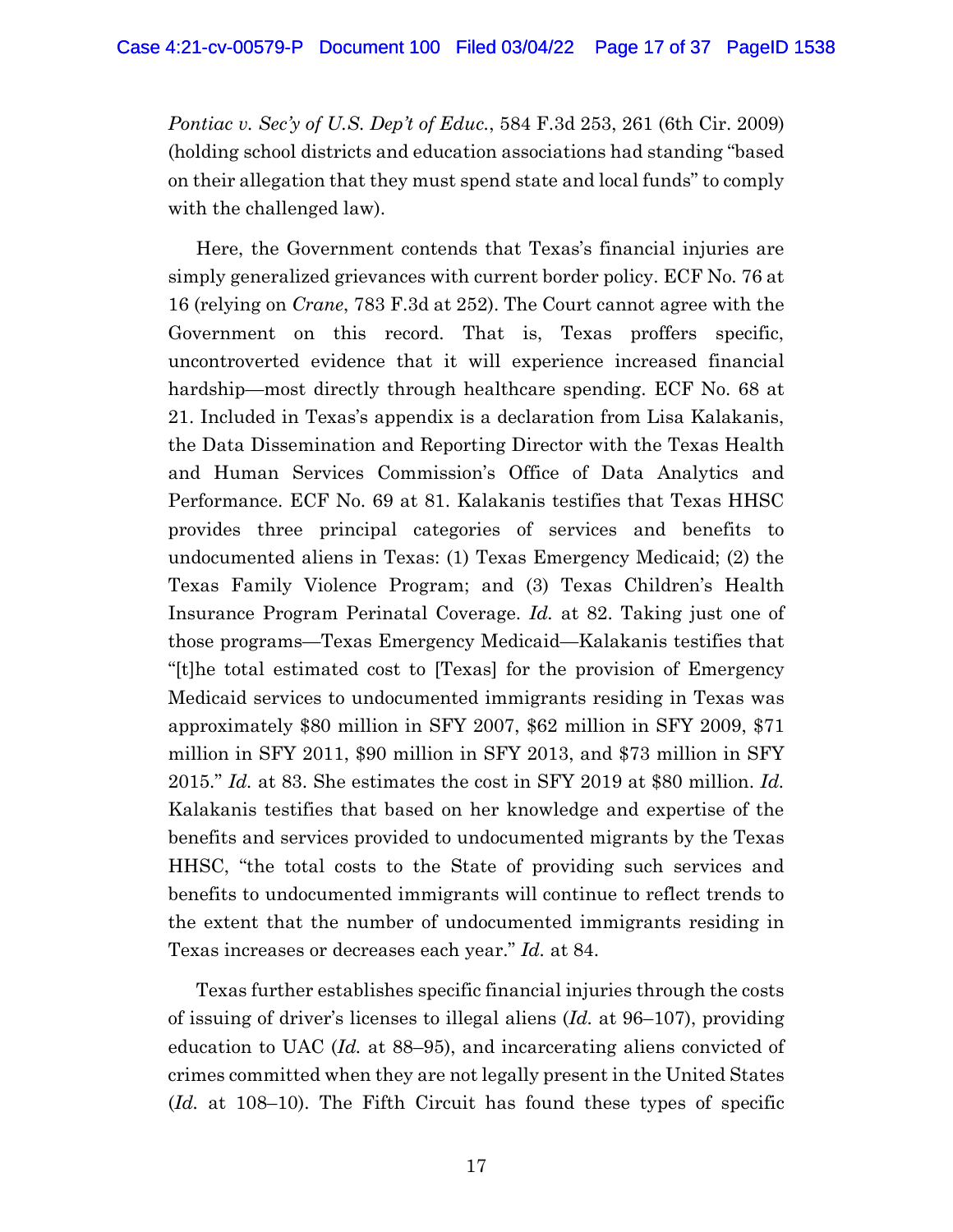injuries sufficient to establish injury when a federal action would have enabled "500,000 illegal aliens in Texas" to receive such benefits. *See Texas v. United States*, 809 F.3d 134, 155–56 (5th Cir. 2015).

Texas further supports its assertion of injuries by appending two disaster declarations issued by Hidalgo County and Webb County. ECF No. 68 at 18–20. Hidalgo County's declaration recited that an "alarmingly substantial number of immigrants" were being released into Hidalgo County, "including individuals that are positive for COVID-19," so "local Non-Governmental Organizations, and the City of McAllen are overwhelmed . . . and can no longer adequately feed, house, provide medical attention or otherwise accommodate the individuals being released." ECF No. 69 at 52. The Webb County disaster declaration similarly recites that Webb County has experienced the "organized transportation of large numbers of individuals (refugees, immigrants and/or migrants, a significant portion of whom are unvaccinated, untested for the COVID-19 virus and COVID positive) who have been . . . transported into Webb County." *Id.* at 63. The declaration stated that the "unanticipated influx of these individuals has overwhelmed local resources and services to the extent that they can no longer adequately feed, house, provide medical attention or otherwise accommodate these individuals entering Webb County." *Id.*

Finally, the Court highlights that the August 2021 Order *itself*  acknowledges that "[s]igns of stress are already present in the southern regions of the United States," and that "the flow of migration directly impacts not only border communities and regions, but also destination communities and healthcare resources of both." 86 Fed. Reg. at 42,835; ECF No. 69 at 23. Thus, in the Court's view, the August 2021 Order tacitly confirms that Texas is suffering the injuries alleged in its Complaint.

Based on the foregoing, the Court concludes that Texas easily satisfies its burden on the injury-in-fact prong of analysis.

### *b. Traceability*

The Government next argues that Texas cannot show that any of its alleged financial harms are fairly traceable to the July 2021 and August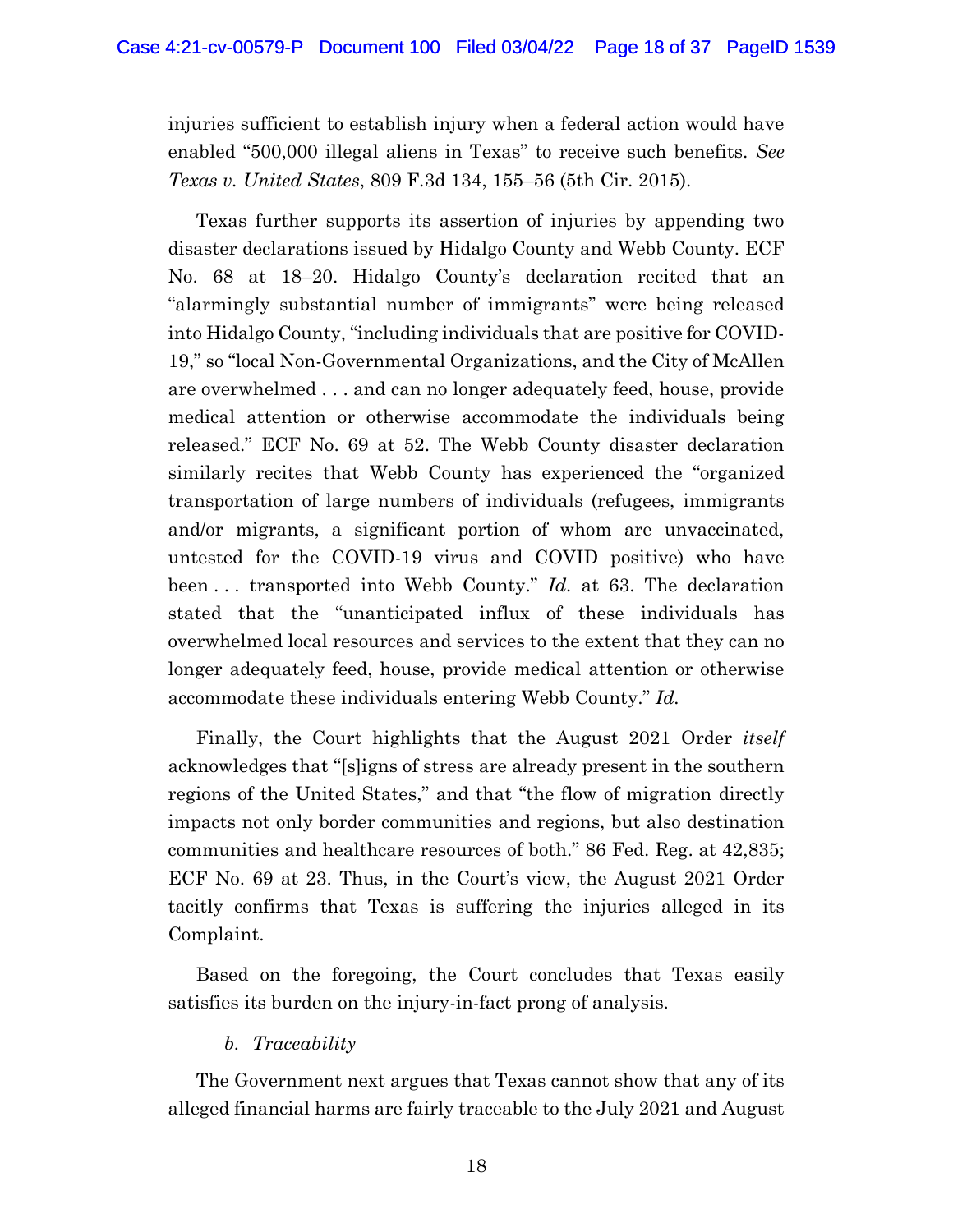2021 Orders. ECF No. 76 at 17. The Government's position is that Texas cannot establish harms that are fairly traceable because the causal relationship between the injury and challenged actions are dependent on the decisions of independent third parties. *Id.* (citing *California v. Texas*, 141 S. Ct. 2104, 2117 (2021)). The Court cannot agree with the Government's theory.

The injuries detailed above are directly attributable to the relevant Title 42 orders without intervention by third parties in the causal chain. Indeed, the Hidalgo County disaster declaration clearly shows the connection between "U.S. Customs and Border Protection . . . releasing an alarmingly substantial number of immigrants . . . within the County of Hidalgo, Texas," and local Non-Governmental Organizations and the City of McAllen being "overwhelmed with the unanticipated influx . . . and can no longer adequately feed, house, provide medical attention or otherwise accommodate the individuals being release." ECF No. 69 at 52. Similarly, the Webb County disaster declaration directly links the "unanticipated influx" of unvaccinated and COVID-19 positive refugees, immigrants and/or migrants to "overwhelmed local resources and services." *Id.* at 63. These injuries are directly attributable to the challenged orders and their immediate effects.

Given this evidence, the Court concludes that Texas satisfied its burden on the traceability prong of analysis.

### *c. Redressability*

The Government does not appear to challenge Texas on the redressability requirement of standing (*see* ECF No. 76 at 15–20), but Texas satisfies this element in any event. *See* ECF No. 89 at 8–10. That is, the Court has the power to grant an injunction that would eliminate or at least ameliorate the injuries discussed above. Thus, Texas has satisfied the requirement that its injuries could be redressable by a favorable ruling from the Court.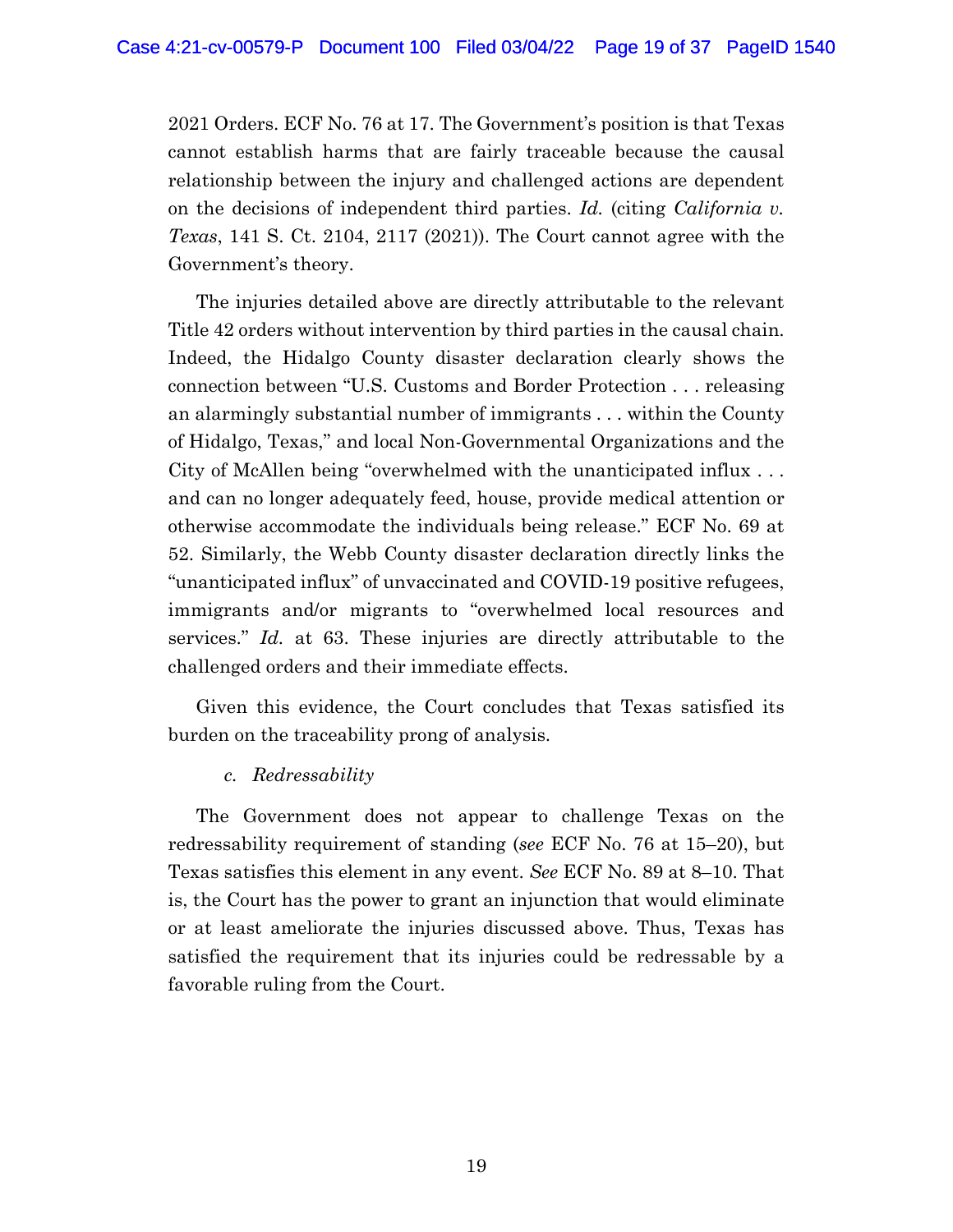Accordingly, the Court concludes that Texas established each of the traditional standing requirements.12

#### 2. APA Procedural Requirements

The Government next challenges Texas's standing to bring its APA claims because the challenged July 2021 and August 2021 Orders are committed to agency discretion and Texas's injuries do not fall within the appropriate zone of interests. ECF No. 76 at 20–25. The Court considers each challenge in turn.

#### *a. Agency Discretion*

The APA establishes a "basic presumption of judicial review [for] one 'suffering legal wrong because of agency action.'" *Abbott Laboratories v. Gardner*, 387 U.S. 136, 140 (1967) (quoting 5 U.S.C. § 702). That presumption can be rebutted by a showing that the relevant statute "preclude[s]" review,  $\S 701(a)(1)$ , or that the "agency action is committed to agency discretion by law." 5 U.S.C. § 701(a)(2); *see also Qorane v. Barr*, 919 F.3d 904, 911–12 (5th Cir. 2019). This exception to the presumption of judicial review is to be read "quite narrowly." *Regents*, 140 S. Ct. at 1905. The Fifth Circuit instructs that agency decisions are "completely unreviewable under the committed to 'agency discretion by law' exception" if "the statutory scheme, taken together with other relevant materials, provides absolutely no guidance as to how that discretion is to be exercised." *Texas*, 809 F.3d at 168.

The Government contends that 42 U.S.C. § 265 only permits, and does not mandate, the CDC to prohibit the entry of persons into the United States, even if the CDC determines there is an accompanying danger of the introduction of a communicable disease into the United States. ECF No. 76 at 21.

<sup>12</sup>The Court notes that, as an alternative argument, Texas asserts *parens patriae* standing based on increased risks of COVID-19 to Texas citizens. ECF No. 68 at 30. The Government asserts that Supreme Court caselaw precludes a state from having *parens patriae* standing to bring an action against the federal government. ECF No. 76 at 17 (citing *Alfred L. Snapp & Son, Inc. v. P.R. ex rel. Barez*, 458 U.S. 592, 610 n.16 (1982)). The Court need not address this alternative theory, as it concluded Texas established traditional standing.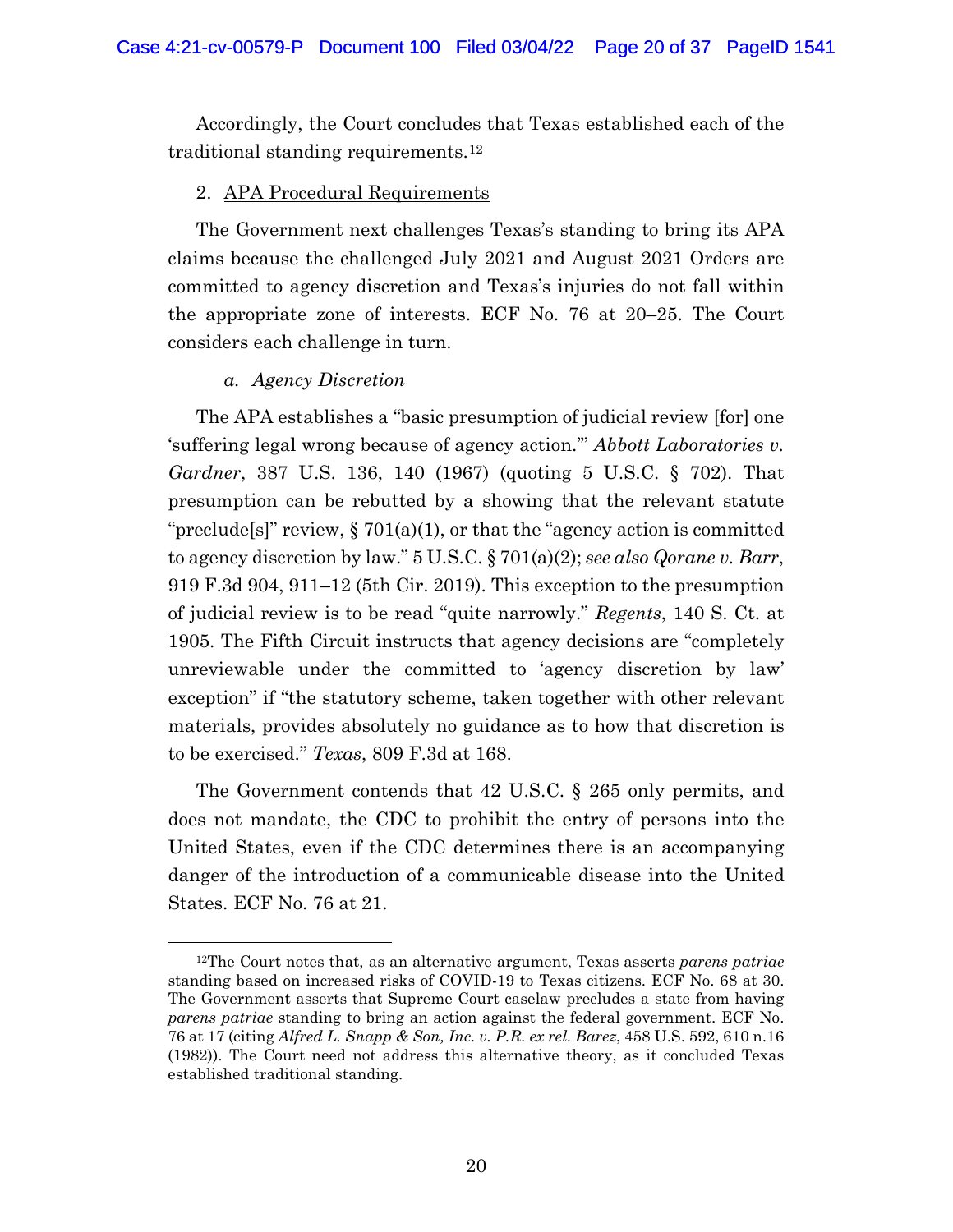The Court considers the Government's argument—that the July 2021 and August 2021 Orders are unreviewable because they were "committed to agency discretion"—to be based on a too-narrow framing of Texas's claims. That is, while Texas challenges both 42 U.S.C. § 265 and the Final Rule (42 C.F.R.  $\S$  71.40(a)), the Government focuses its argument exclusively on 42 U.S.C. § 265. *See* ECF No. 76 at 20–22. The Government's only argument dedicated to the Final Rule is a bald assertion that it "says nothing about what standards, if any, must be met in order for the CDC to withdraw a Title 42 order." *Id.* at 22. But as Texas rightly points out, 42 C.F.R. § 71.40(c) establishes the parameters the CDC must consider. ECF No. 89 at 9. Indeed, subsection (c) expressly states that "[a]ny order issued by the [CDC] Director under this section *shall* include" a statement of five matters. 42 C.F.R. § 71.40(c) (emphasis added). Moreover, subsection (d) expressly states that when issuing "any order under this section, the [CDC] Director *shall*, as practicable under the circumstances, consult with all Federal departments or agencies whose interests would be impacted by the order." *Id.* § 71.40(d) (emphasis added).13

Accordingly, the Court concludes that the statute and regulation, and any orders issued thereunder—specifically, the July 2021 and August 2021 Orders—are reviewable because they are not committed to agency discretion. Rather, these materials merely provide guidance as to how the CDC's discretion should be exercised.

# *b. Zone of Interests*

"The interest [Texas] asserts must be 'arguably within the zone of interests to be protected or regulated by the statute' that [Texas] says was violated." *Texas*, 809 F.3d at 162 (quoting *Match-E-Be-Nash-She-Wish Band of Pottawatomi Indians v. Patchak*, 567 U.S. 209, 224 (2012)). That "test . . . is not meant to be especially demanding and is applied in keeping with Congress's evident intent when enacting the APA to make agency action presumptively reviewable." *Id.* (cleaned up).

<sup>13</sup>By comparison, later in subsection (d), the regulation provides discretion so that the CDC Director "*may*, as practicable under the circumstances, consult with any State or local authorities that he or she deems appropriate in his or her discretion." *Id.* (emphasis added).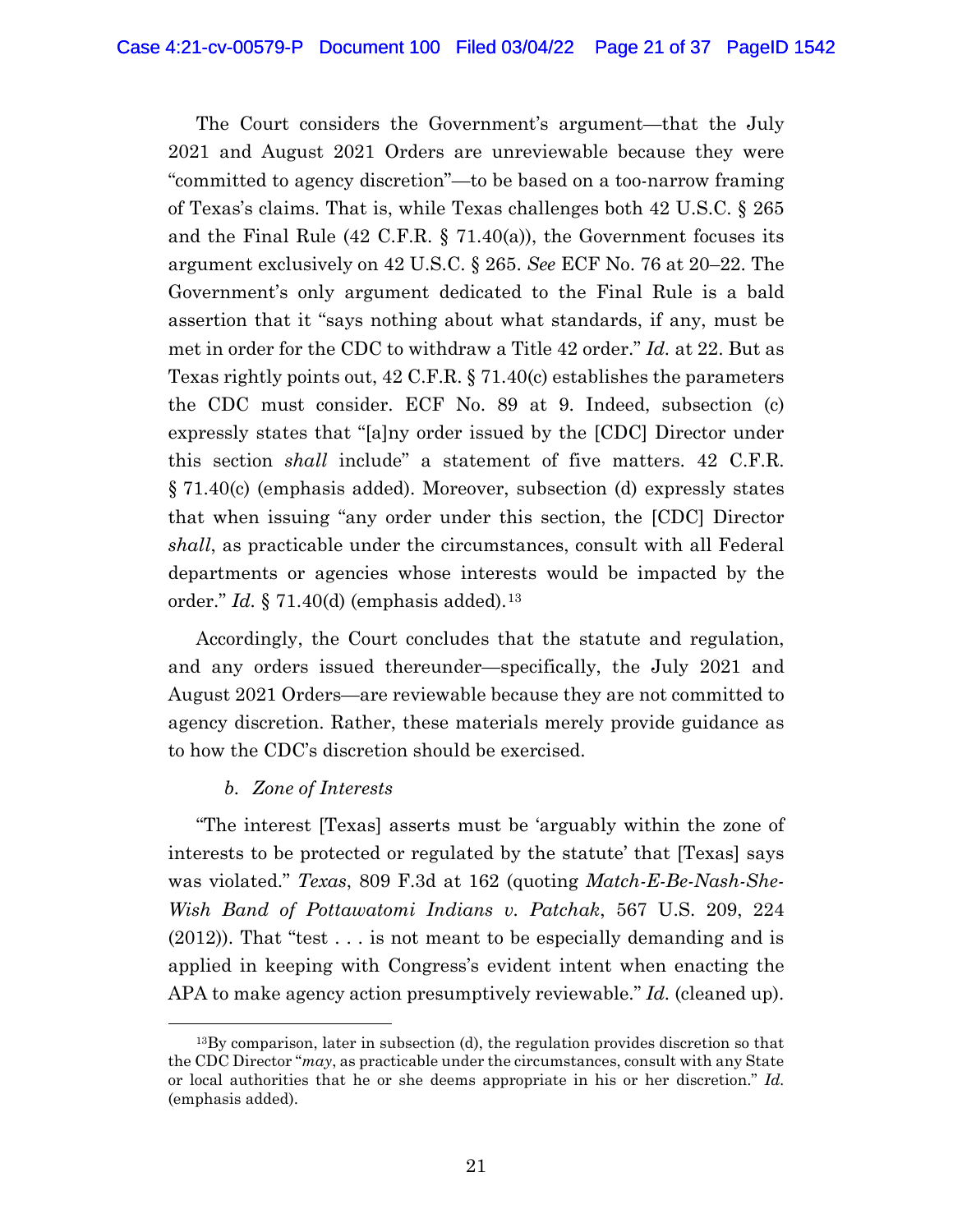"The Supreme Court 'has always conspicuously included the word 'arguably' in the test to indicate that the benefit of any doubt goes to the plaintiff.'" *Id.* "The test forecloses suit only when a plaintiff's 'interests are so marginally related to or inconsistent with the purposes implicit in the statute that it cannot reasonably be assumed that Congress intended to permit the suit.'" *Id.*

Here, Texas is a border state facing a healthcare crisis that is compounded by an immigration crisis. This clearly falls within the zone of interests to be protected by 42 U.S.C. § 265 and 42 C.F.R. § 71.40. Indeed, the Final Rule, October 2020 Order, and August 2021 Order all expressly recognize the challenges COVID-19-positive aliens pose to border states and border counties. The Final Rule states that the CDC Director may consult with state and local authorities to prohibit persons from entering the country if necessary, to avert introducing a dangerous communicable disease. 42 C.F.R. § 71.40(d). The October 2020 Order stated that its purpose was, *inter alia*, to mitigate the risk of transmission and spread of COVID-19 in the interior of the United States and the strain such transmission would put on the United States healthcare system. 85 Fed. Reg. at 65,808; *see also id.* at 65,810 (finding serious danger of introduction of COVID-19 into the interior of the country). The August 2021 Order found that at the time of its issuance, over 70% of United States counties along the southern United States– Mexico border had high or substantial levels of community COVID-19 transmission, 86 Fed. Reg. at 42,834, and that signs of stress to healthcare and public health capacities in border communities and regions are already present. *Id.* at 42,835. This demonstrates that Texas's interests asserted are within the zone of interests to be protected and regulated by 42 U.S.C. § 265, the Final Rule, and the October 2020, July 2021, and August 2021 Orders.

Thus, the Government's Motion to Dismiss Texas's Claims A and B will be **DENIED.**

#### **B. Texas's Claims C.1 and D are not barred by res judicata.**

In its First Amended Complaint, Texas asserts claims that the Government is required by statute and regulation to detain rather than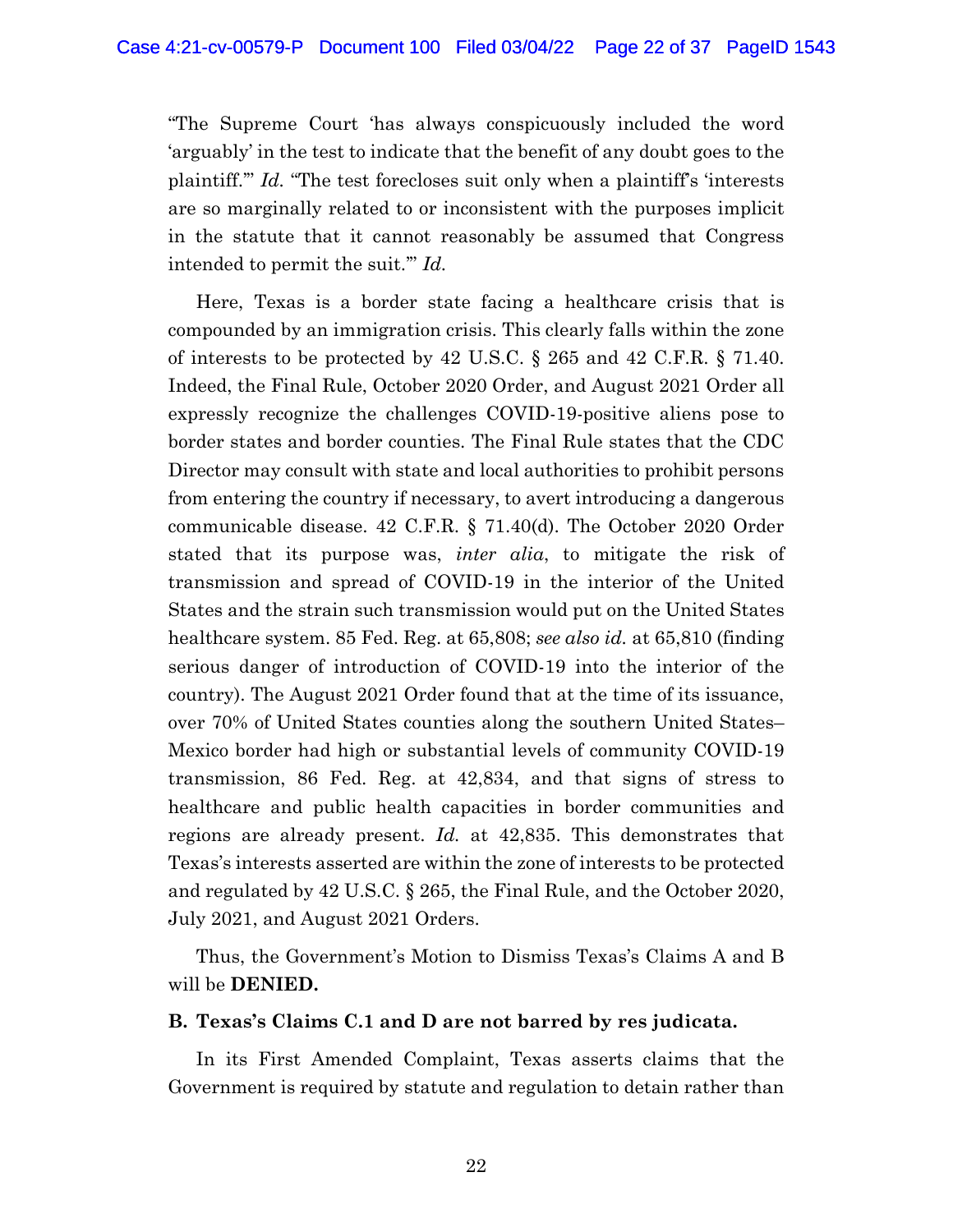parole UAC and family units. ECF No. 62 ¶¶ 86–88, 92–93. Texas argues that 8 U.S.C. § 1182 $(d)(5)(A)$ —the statute excepting mandatory detention—may only be exercised on a case-by-case basis for urgent humanitarian reasons. ECF No. 68 at 27–29. Accordingly, Texas seeks to compel the Government to follow the INA (8 U.S.C. § 1225) and to have the Court set aside any contrary action as arbitrary or capricious.

The Government asserts that these claims are barred by res judicata because Texas has already successfully litigated the same claims in *Texas v. Biden*, No. 2:21-CV-067-Z, 2021 WL 3603341 (N.D. Tex. Aug. 13, 2021), a case challenging the suspension of Migrant Protection Protocols ("MPP"). ECF No. 76 at 27.

Texas disagrees that the claims are fungible. ECF No. 89 at 11. That is, while the requested relief of detention is the same, the MPP case is distinguishable because it involved claims for individuals who are detained for the purpose of deportation. *Id.* at 12. Conversely, the instant case involves a claim that the Government should be detaining aliens to determine if they are afflicted with COVID-19. *Id.*

The Government responds that comparing the claims shows that both are titled, "Violation of Section 1225," and the only difference between them is on Texas's theory of causation. The injury, however, is the same. ECF No. 93 at 5. Thus, the Government argues that under the transactional test utilized by courts in the Fifth Circuit (detailed below), res judicata bar should Texas's claims C.1 and D. *Id.*

As a preliminary matter, "[a]lthough 'generally a res judicata contention cannot be brought in a motion to dismiss,' a district court may consider it in that posture when the plaintiff 'did not challenge [the defendants'] ability to argue res judicata in a motion to dismiss rather than in their response or a motion for summary judgment.'" *Stiel v. Heritage Numismatic Auctions, Inc.*, 816 F. App'x 888, 891–92 (5th Cir. 2020) (quoting *Test Masters Educ. Servs., Inc. v. Singh,* 428 F.3d 559, 570 n.2 (5th Cir. 2005)). Thus, because Texas does not challenge the Government's assertion of res judicata in their Motion to Dismiss, and because the documents in the MPP case relied upon by the Government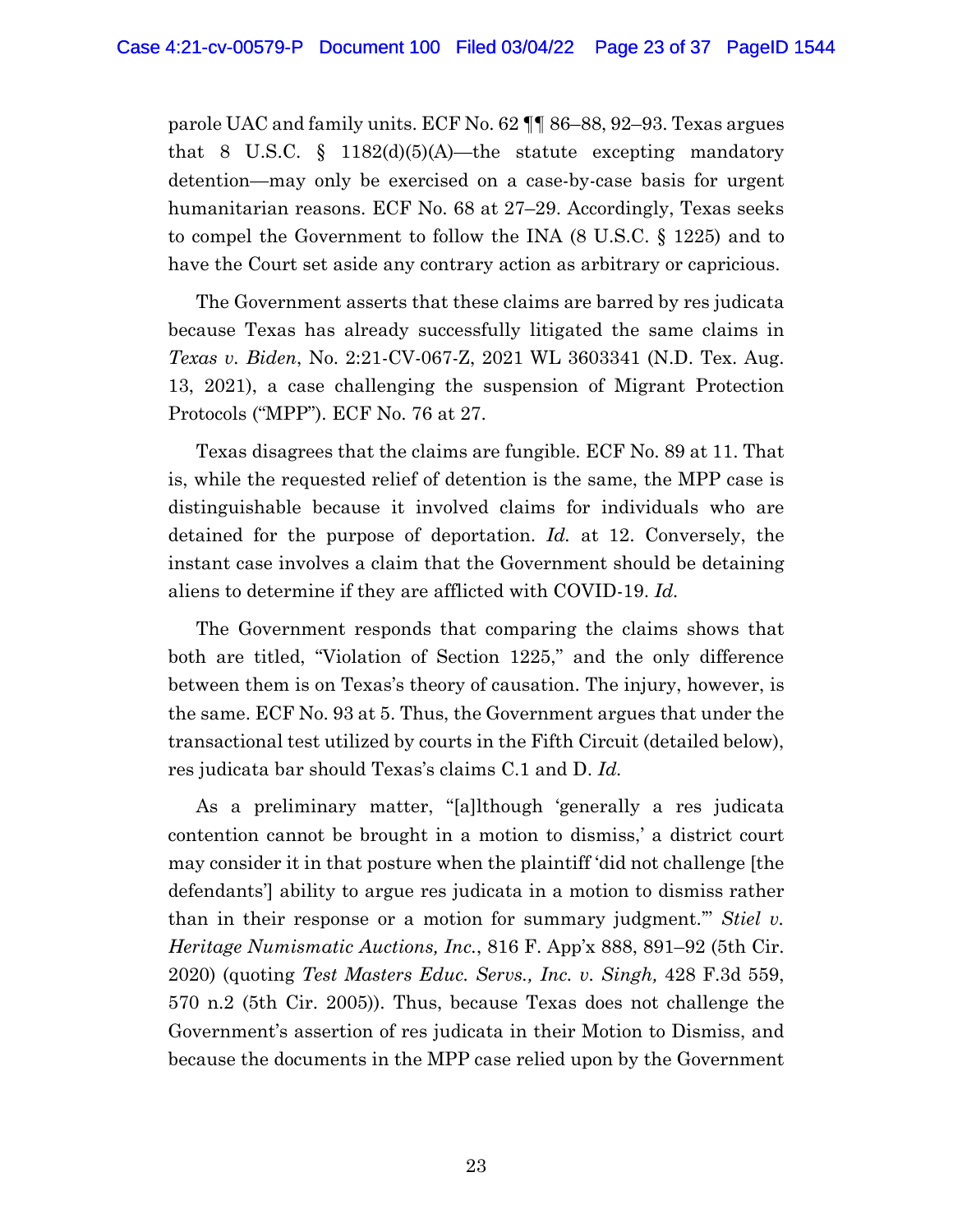are proper for the Court to judicially notice, the Court may consider res judicata in the context of a motion to dismiss.

"Four elements must be met for a claim to be barred by res judicata: '(1) the parties must be identical in the two actions; (2) the prior judgment must have been rendered by a court of competent jurisdiction; (3) there must be a final judgment on the merits; and (4) the same claim or cause of action must be involved in both cases.'" *Oreck Direct, LLC v. Dyson, Inc.*, 560 F.3d 398, 401 (5th Cir. 2009) (Haynes, J.) (quoting *In re Ark–La–Tex Timber Co.,* 482 F.3d 319, 330 (5th Cir.2007)). The first, second, and third elements are not in dispute, and the Court concludes that they are satisfied in any event. Thus, the Court must further analyze only the fourth element.

To determine if the same claim or cause of action is involved in two separate cases, the Fifth Circuit utilizes the "transactional test," which "requires that the two actions be based on the same 'nucleus of operative facts.'" *In re Ark–La–Tex Timber Co.*, 482 F.3d at 330; *see also In re Southmark Corp.*, 163 F.3d 925, 934 (5th Cir. 1999) ("To determine whether two suits involve the same claim under the fourth element, this court has adopted the transactional test of the RESTATEMENT (SECOND) OF JUDGMENTS, § 24."). "What constitutes a 'transaction' or a 'series of transactions' is determined by weighing various factors such as whether the facts are related in time, space, origin, or motivation; whether they form a convenient trial unit; and whether their treatment as a unit conforms to the parties' expectations or business understanding or usage.'" *Oreck Direct, LLC*, 560 F.3d at 402 (cleaned up). "It is the 'nucleus of operative facts, rather than the type of relief requested, substantive theories advanced, or types of rights asserted' that defines the claim." *Hous. Prof'l Towing Ass'n v. City of Hous.*, 812 F.3d 443, 447 (5th Cir. 2016) (Smith, J.) (quoting *United States v. Davenport*, 484 F.3d 321, 326 (5th Cir. 2007)).

Applying the transactional test here, the Court concludes Texas's claims C.1 and D are not barred by res judicata because the nucleus of operative facts presented in the two cases are distinguishable. The facts of the MPP case involved aliens who were detained for the purpose of being deported back to Mexico. Conversely, the facts in this case involve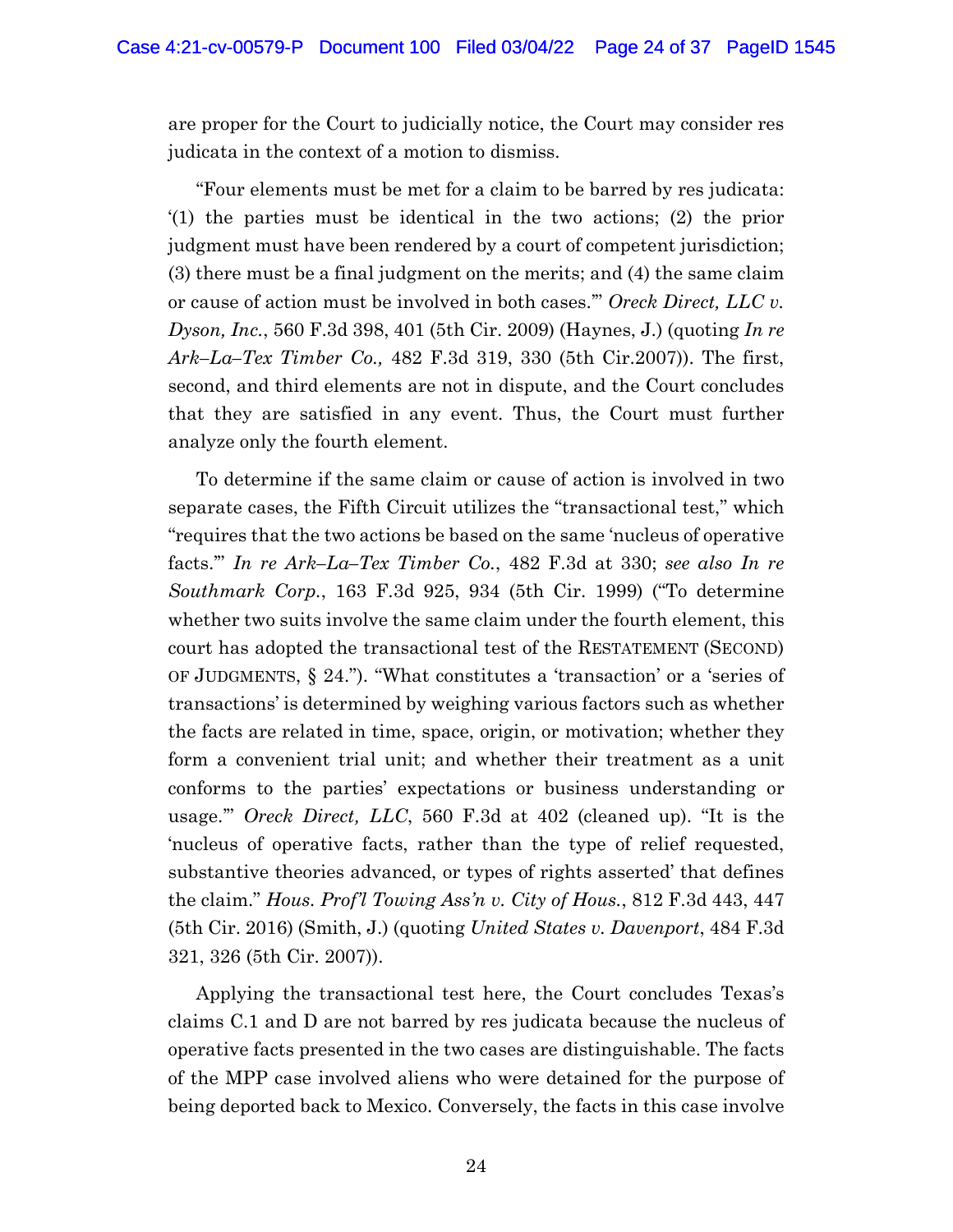UAC and family units (who are allegedly not being detained) to determine if they are afflicted with COVID-19. In the Court's view, the Government's assertions improperly focus on the type of relief, theory advanced, and rights asserted by Texas. But that is not the proper focus of the transactional test. *See Hous. Prof'l Towing Ass'n*, 812 F.3d at 447. Instead, the Court concludes that the underlying facts of the two cases are not "related in time, space, origin, or motivation"; they do not "form a convenient trial unit"; and their "treatment as a unit" would not appropriately "conform to the parties' expectations." *See Oreck Direct, LLC*, 560 F.3d at 402.

The Court therefore concludes that Texas's claims C.1 and D are not barred by res judicata, and the Government's Motion to Dismiss these claims will be **DENIED**.

### **C. Texas has standing to bring Claim C.2.**

Next, Texas claims the Government is improperly refusing to detain aliens to determine if they have COVID-19—a communicable disease of public health significance. ECF No. 62 ¶¶ 89–91. Accordingly, Texas alleges the Government is violating  $8 \text{ U.S.C.} \$  1222(a) of the INA by failing to detain UAC and family units. *Id.* The Government moves to dismiss this claim, arguing it is statutorily barred by 8 U.S.C.  $\S 1252(f)(1)$ , which provides that "[n]o court (other than the Supreme Court) shall have jurisdiction or authority to enjoin or restrain the operation of the provisions of part IV of this subchapter." *See* ECF No. 76 at 30–33.

The Court rejects the Government's argument for the same reason Judge Kacsmaryk did when he decided that Section 1252(f)(1) "does not apply because Plaintiffs are not seeking to *restrain* Defendants from enforcing Section 1225. [Rather,] Plaintiffs are attempting to make Defendants *comply* with Section 1225." *Texas v. Biden*, 2021 WL 3603341, at \*15 (emphasis in original). Here, Texas similarly seeks to require the Government to comply with Section 1222(a), not restrain the Government from enforcing it.

The Court therefore concludes that the Government's Motion to Dismiss Texas's Claim C.2 will be **DENIED**.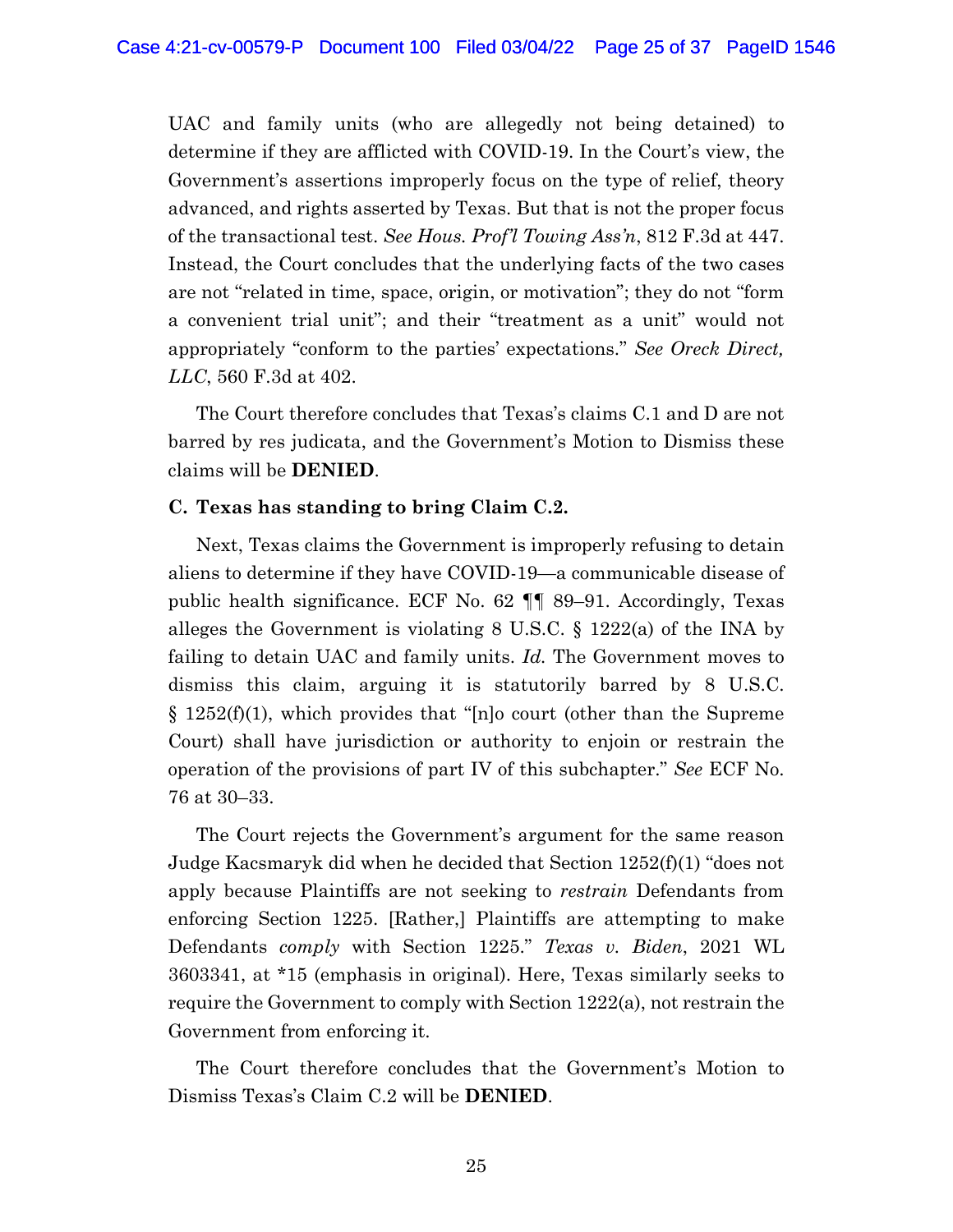# **D. Texas abandoned Claim E; regardless, this claim is no longer applicable because the relevant agreement has expired.**

Texas asserts a claim for a violation of an agreement between Texas and the Government. ECF No. 62 ¶¶ 94–95. The Government challenges the claim by arguing it is barred by res judicata and in any event is unenforceable. ECF No. 76 at 33–34. The Government further argues that the agreement is inapplicable to these facts because it expired on August 1, 2021. *Id.* at 34. Texas did not respond to this argument. *See generally* ECF No. 89. Thus, the Court concludes that Texas has abandoned the claim. Even if the claim were not abandoned, the Court would conclude, like Judge Kacsmaryk, that the agreement has already expired and is thus inapplicable to the August 2021 Order. *See Texas v. Biden*, 2021 WL 3603341, at \*7.

The Court will therefore **GRANT** the Government's Motion to Dismiss Texas's Claim E.

### **E. Texas's Take-Care-Clause Claim (Claim F) is duplicative.**

Finally, Texas alleges that the Court has inherent authority to enjoin the Government from disregarding the INA and from taking agency actions that violate the Take Care Clause of the United States Constitution and that the Court can enjoin such activity under its inherent authority. ECF No. 62 ¶¶ 96–98. The Government seeks to dismiss this claim as duplicative of Texas's other claims and because it is not justiciable. ECF No. 76 at 34–35. Texas responds with citations to two out-of-circuit cases to support that a Take-Care-Clause claim may be justiciable. ECF No. 89 at 14–15.

Here, the Court need not address whether a claim under the Take Care Clause is justiciable because the Court agrees with the Government that the claim is duplicative of claims A through D. *See, e.g.*, *King Aerospace Com. Corp., Inc. v. Al-Anwa Aviation, Inc.*, No. 3:08- CV-0999-L, 2010 WL 3582597, at \*10 (N.D. Tex. Sept. 10, 2010) ("The court determines that these tort claims, like the breach of fiduciary duty claim, are duplicative of Al–Anwa's breach of contract claim and should therefore be dismissed.").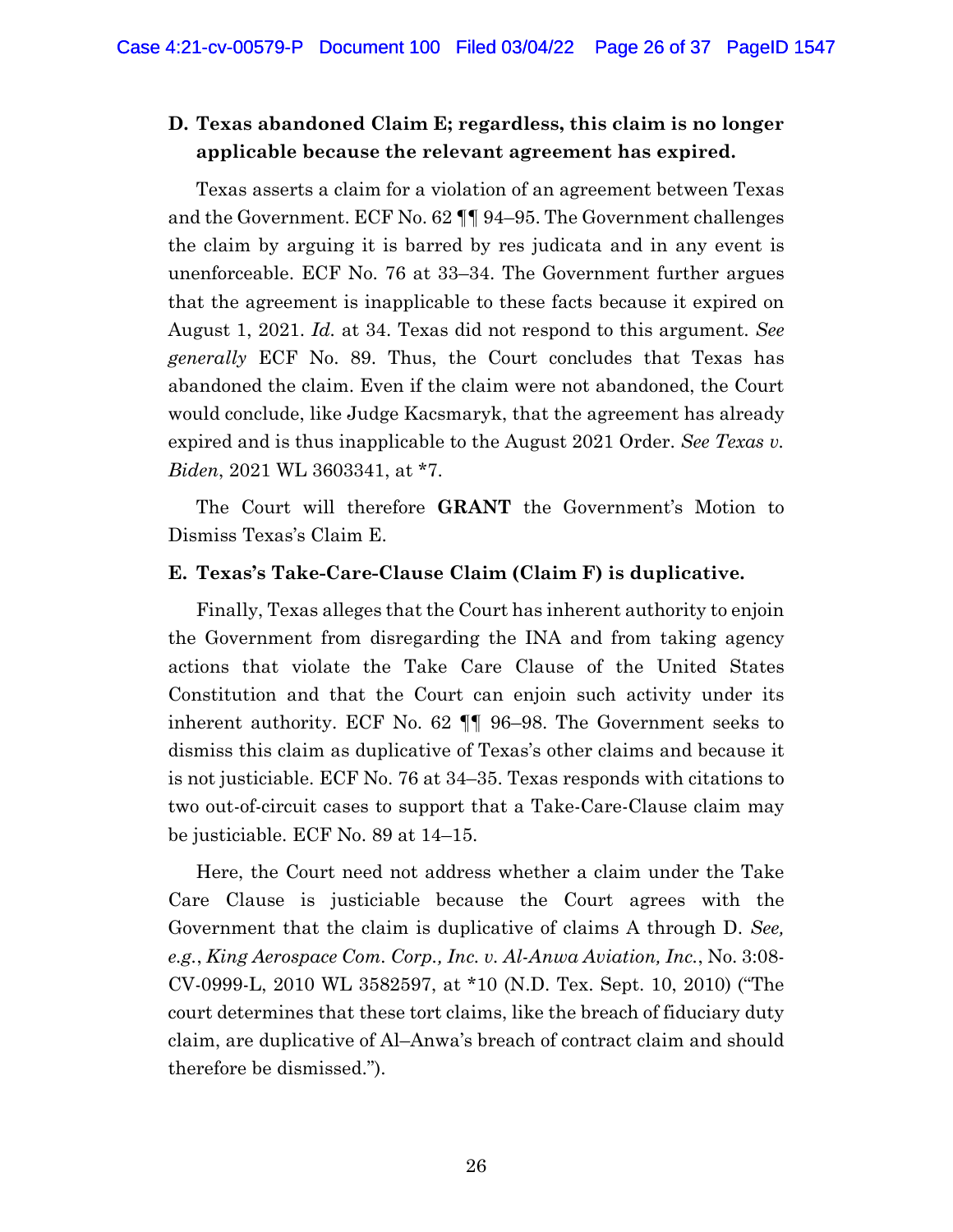Therefore, the Court will **GRANT** the Government's Motion to Dismiss Texas's Claim F.

#### **ANALYSIS ON MOTION FOR PRELIMINARY INJUNCTION**

Having resolved the Government's Motion to Dismiss, the Court limits its preliminary injunction analysis to the claims properly before the Court. The Court will therefore analyze claims: A, B, C, and D.

# **A. Texas has established the requisite factors for a preliminary injunction.**

A preliminary injunction is an "extraordinary and drastic remedy" that is to be granted "only when the movant, by a clear showing, carries the burden of persuasion" as to each element. *Digit. Generation, Inc. v. Boring*, 869 F. Supp. 2d 761, 772 (N.D. Tex. 2012) (quoting *Holland Am. Ins. Co. v. Succession of Roy*, 777 F.2d 992, 997 (5th Cir. 1985)).

To be entitled to a preliminary injunction, a movant must establish: (1) a likelihood of success on the merits; (2) a substantial threat of irreparable injury; (3) that the threatened injury if the injunction is denied outweighs any harm that will result if the injunction is granted; and (4) that the grant of an injunction will not disserve the public interest. *Ladd v. Livingston*, 777 F.3d 286, 288 (5th Cir. 2015) (quoting *Trottie v. Livingston*, 766 F.3d 450, 451 (5th Cir. 2014)).

The decision to grant or deny preliminary injunctive relief is left to the sound discretion of the district court. *Miss. Power & Light Co. v. United Gas Pipe Line Co.*, 760 F.2d 618, 621 (5th Cir. 1985). If the movant fails to establish any one of the four essential elements, a district court may not grant a preliminary injunction. *See Women's Med. Ctr. of Nw. Hous. v. Bell*, 248 F.3d 411, 419 n.15 (5th Cir. 2001).

#### 1. Likelihood of Success on the Merits

Texas asserts that the July 2021 and August 2021 Orders, which are final agency actions, improperly amend the October 2020 Order and Title 42 process.14 ECF No. 68 at 23–26. Texas therefore argues that the July 2021 and August 2021 Orders are arbitrary or capricious because they fail to offer a reasoned explanation for excepting UAC from the

<sup>14</sup>*See* 5 U.S.C. § 551(6), (13).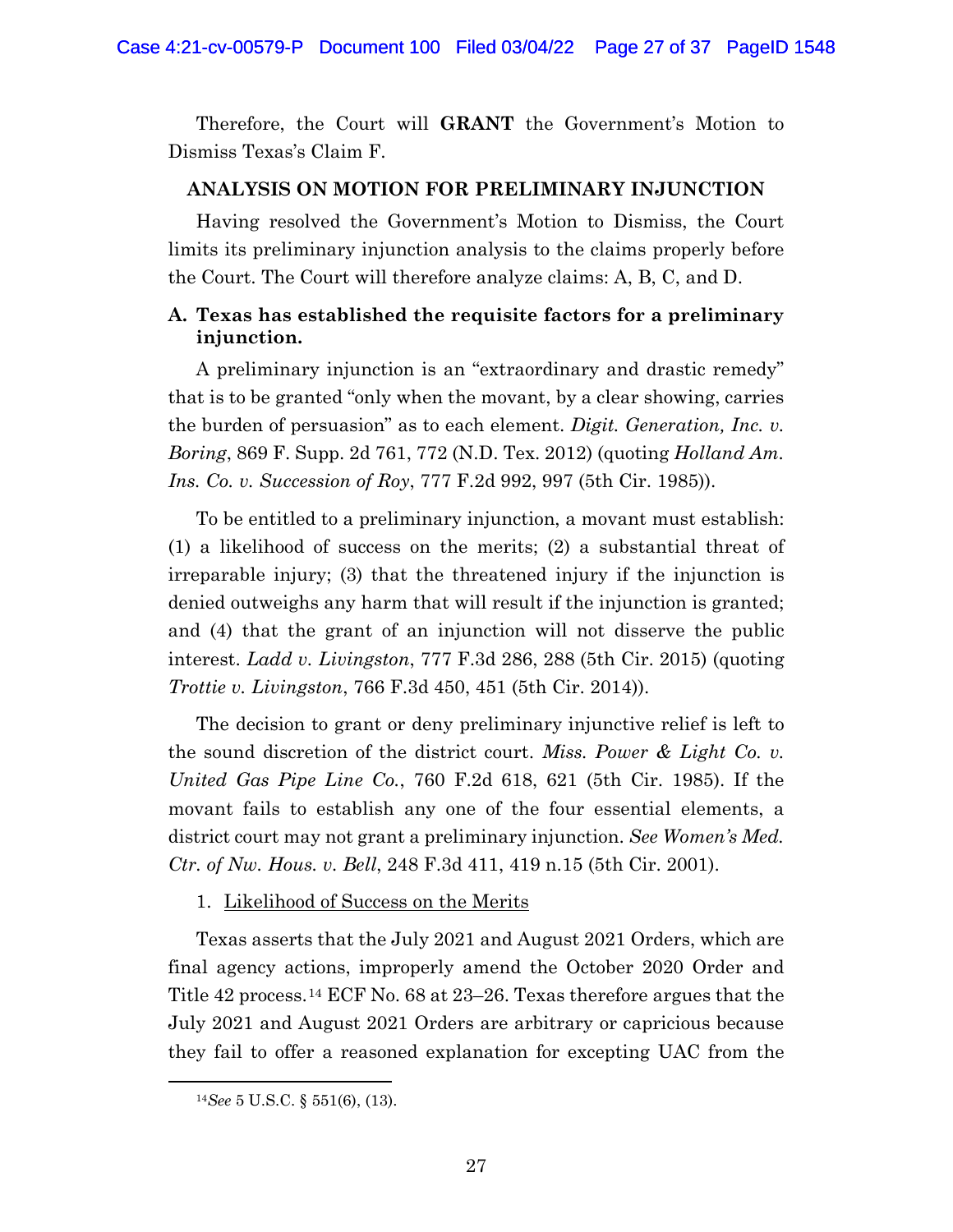Title 42 process. *Id.* Further, Texas asserts that the July 2021 and August 2021 Orders are inconsistent with the October 2020 Order, they did not go through proper notice-and-comment proceedings, and there is a de facto policy excepting family units from the Title 42 process. *Id.* The Government rejoins that the challenged orders provide full explanations with citations that support the decision to except UAC from Title 42 removal. ECF No. 76 at 37.

Under the APA, a court must "hold unlawful and set aside agency action . . . found to be—(A) arbitrary, capricious, an abuse of discretion, or otherwise not in accordance with law . . . [or] (C) in excess of statutory jurisdiction, authority, or limitations, or short of statutory right." *Texas*, 809 F.3d at 178 (quoting 5 U.S.C. § 706(2)). The arbitrary or capricious standard requires that agency action be reasonable and reasonably explained. *Fed. Commc'ns Comm'n v. Prometheus Radio Project*, 141 S. Ct. 1150, 1158 (2021). This is a narrow and deferential standard of review, which prevents a court from substituting its own policy judgment for that of the agency. *Id.* The court's job is simply to determine if there is a "rational connection between the facts found and the choice made." *Motor Vehicle Mfrs. Ass'n of U.S., Inc. v. State Farm Mut. Auto Ins.*, 463 U.S. 29, 43 (1983).

*a. No Reasoned Decisionmaking.* 

The Fifth Circuit requires that federal agencies "engage in 'reasoned decisionmaking.'" *Huawei Techn. USA, Inc. v. Fed. Commc'n Comm'n*, 2 F.4th 421, 433 (5th Cir. 2021) (quoting *Sierra Club v. U.S. Envtl. Prot. Agency*, 939 F.3d 649, 664 (5th Cir. 2019)). Accordingly, the CDC's process for issuing its July 2021 and August 2021 Orders had to be "logical and rational," and the CDC had to consider "the relevant factors" and make "a rational connection between the facts found and the choice made." *Sierra Club*, 939 F.3d at 664 (cleaned up). Under this standard, unexplained inconsistencies in the rulemaking records are grounds for striking down the action. *Id.*

The record before the Court demonstrates that nothing changed between the October 2020 Order, the July 2021, and the August 2021 Order. The COVID-19 virus (still) remains a threat. In fact, the orders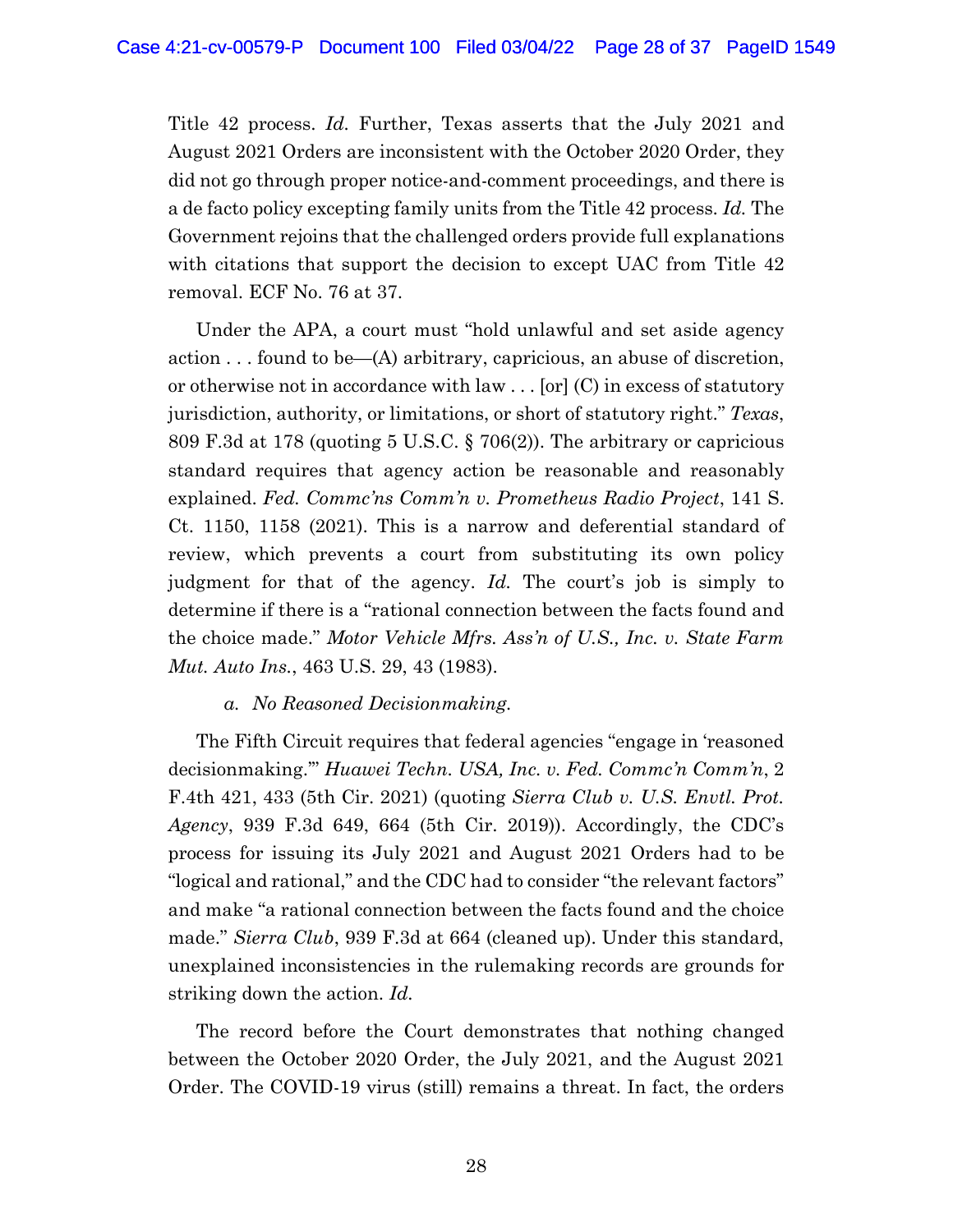expressly recognize the unique strain that it places on border states and counties. As such, the Final Rule and October 2020 Order sought to address the potential harms COVID-19-positive illegal aliens pose to American citizens, including those who work for CBP and other immigration-related agencies.

Despite the continuous threat of COVID-19, and its potential increase in severity due to new variants, the CDC somehow concluded that it is appropriate to except UAC from the July 2021 and August 2021 Orders. In support, the CDC asserted that it chose to except UAC because there are better measures to prevent UAC from spreading COVID-19 *to each other*. 86 Fed. Reg. at 38,718; ECF No. 69 at 13. But the July 2021 Order concedes that UAC still spend, on average, more than a day clustered at a DHS facility, where they can expose other detainees, DHS personnel, and American citizens and residents to whatever viruses they are carrying. *Id.* at 38,719. And instead of trying to prevent UAC from spreading the viruses they are potentially carrying to the interior of the United States, the Government chose to send UAC away from the facilities where the Government could monitor them and their health. *Id.* 

Nothing in the orders, however, attempts to explain how preventing the spread of COVID-19 *between* UAC can also prevent the spread of COVID-19 from the interior of the United States. Importantly, this decision is completely contrary to the October 2021 Order's purpose: "[T]o mitigate the continued risks of COVID-19 transmission and spread of COVID-19 to CBP personnel, U.S. citizens, lawful permanent residents, and other persons in the POEs and Border patrol stations," as well as "further transmission and spread of COVID-19 in the interior of the United States." 85 Fed. Reg. at 65,808; ECF No. 69 at 6. Indeed, as Texas points out, the CDC's own findings reveal that "more than 15,000 [UAC] have been diagnosed with COVID-19—roughly 8,500 of them in the custody of someone other than DHS." ECF No. 68 at 24–25 (citing 86 Fed. Reg. at 38,719; ECF No. 69 at 14)*.* Of course, evidence might show that excepting UAC does not spread—or increase the risk of spreading—COVID-19 to the interior of the United States. But the Government failed to make that showing.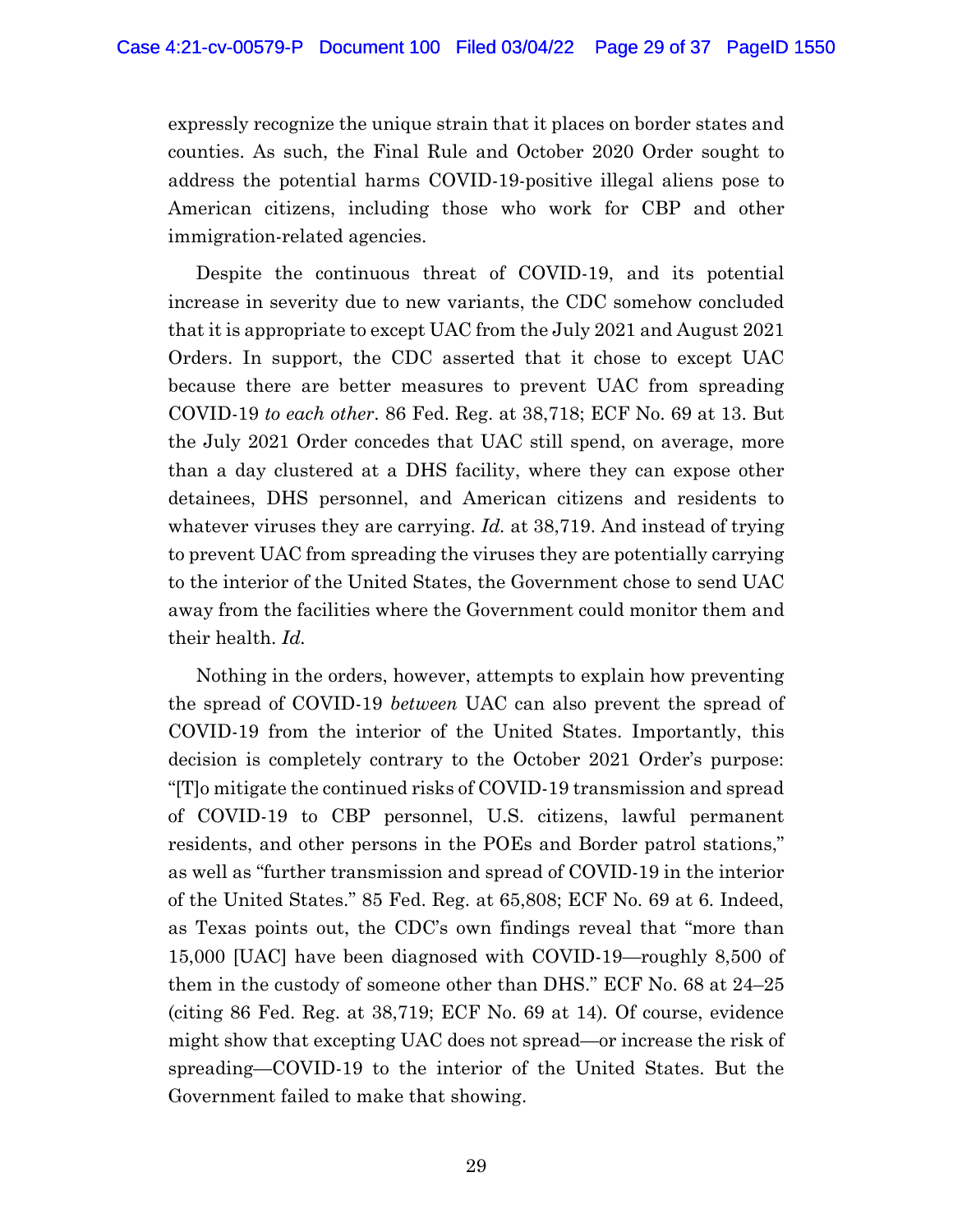Moreover, Texas provides evidence that this development is intentional. That is, Rodney Scott, the former Chief of the U.S. Border Patrol, testifies that he was instructed to stand down from re-instating the Title 42 program for UAC the day after the stay preventing that reinstatement was lifted—18 days *before* the February 2021 Order created a backdated exception for UAC. ECF No. 69 at 37–38. When Scott asked the Acting Commissioner of CBP questions about the latest instruction to stand down, he was not answered. *Id.* at 38. Scott testifies that this represents a "significant departure from well-established practices and protocols," which would have included the Chief "in detailed briefings and deliberations to facilitate informed decision-making prior to implementing a significant policy decision such as this." *Id.*

It is generally arbitrary or capricious for an agency to depart from a prior policy *sub silentio*, so an agency's departure from a prior policy must have good reasons. *FCC v. Fox Television Stations, Inc.*, 572 U.S. 489, 510 (2014). That is, an agency has discretion to alter course, but it must give a reasonable explanation for doing so—the Government failed to do so here. *Id.*

Thus, the Court concludes that Texas has demonstrated a departure from a prior policy *sub silentio*, which further demonstrates that the Government failed to engage in reasoned decisionmaking. Its actions are therefore arbitrary or capricious.

### *b. No Meaningful Consideration of Texas's Reliance Interest*

When an agency changes course, it must consider whether there was legitimate reliance on the status quo prior to the change. As directed by the Supreme Court, "[i]t would be arbitrary and capricious to ignore such matters." *Regents*, 140 S. Ct. at 1913 (citing *Encino Motorcars, LLC v. Navarro*, 136 S. Ct. 2117, 2126 (2016)).

Here, neither the July 2021 nor the August 2021 Orders demonstrate any sort of specific, meaningful consideration of Texas's potential reliance interests. For example, the July 2021 Order merely states that the statistical numbers "indicate that the risk of overburdening the local healthcare systems by UC presenting with severe COVID-19 disease remains low." 86 Fed. Reg. at 38,720; ECF No. 69 at 18. But that alone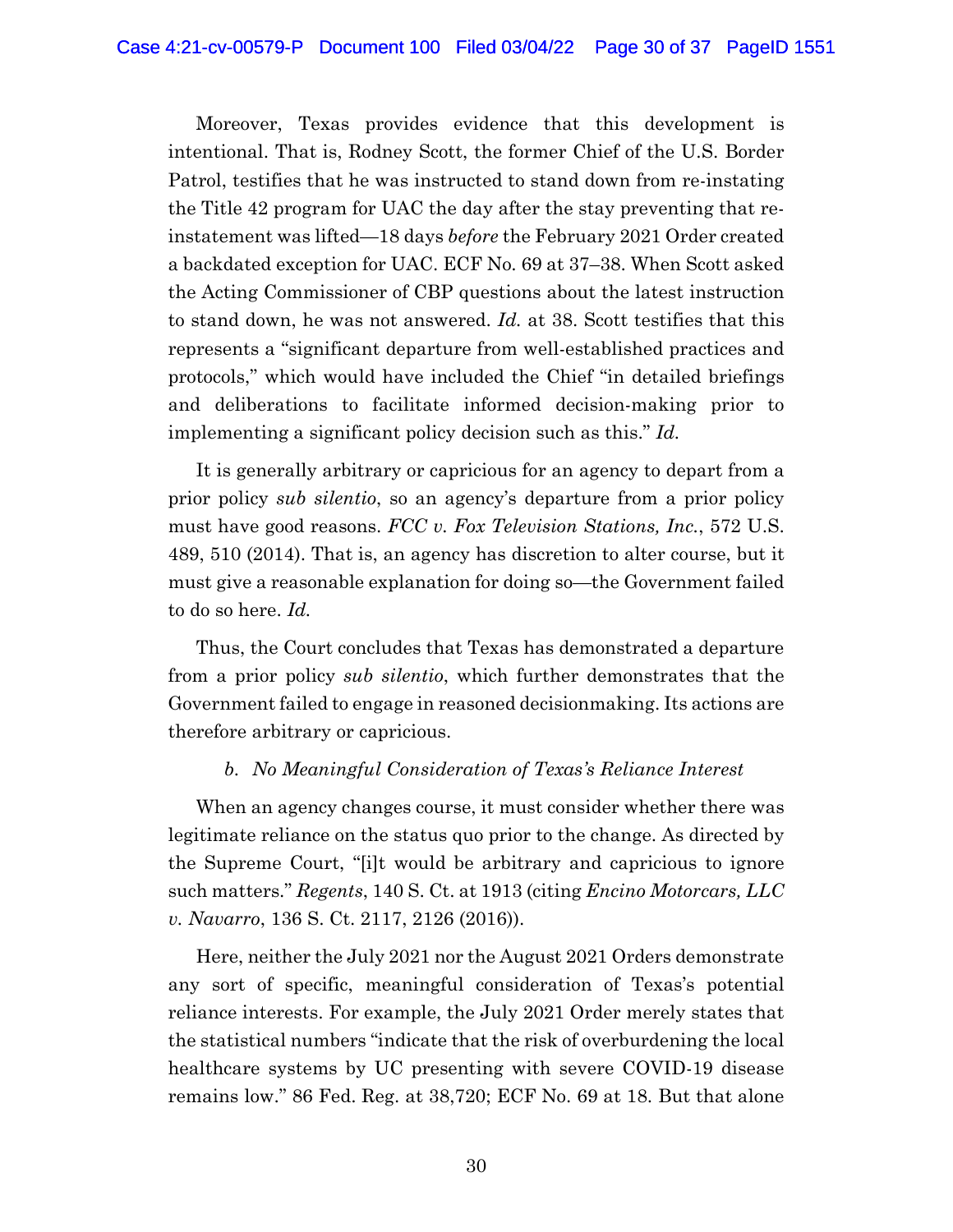does not indicate that the agency considered all of Texas's potential reliance interests. In fact, the July 2021 Order considers only the local healthcare systems—nothing more. The local communities and border states are composed of much more than just healthcare systems.

And because the August 2021 Order merely incorporates the July 2021 Order, it commits the same fatal flaw. Thus, because the July 2021 Order failed to fully explore Texas's reliance interests, the August 2021 Order cannot be said to have explored those same interests. At most, the August 2021 Order states that "local and destination communities" are protected from elevated risks of COVID-19 transmission. 86 Fed. Reg. at 42,838; ECF No. 69 at 29. But as stated above, and as demonstrated from the irreparable injuries that Texas is currently experiencing, the July 2021 and August 2021 Orders fail to offer any sort of reasoned decisionmaking. And "[g]iven the Supreme Court's explanation that border states 'bear[] many of the consequences of unlawful immigration,' one would expect a 'reasonable and reasonably explained' [order]" to explore those issues and reliance interests much more in depth.15 *Texas v. Biden*, 20 F.4th 928, 989 (5th Cir. 2021) (internal citations omitted).

Accordingly, the Court concludes that Texas has demonstrated a likelihood of success that the July 2021 and August 2021 Orders are arbitrary or capricious in violation of the APA.16

<sup>15</sup>To skirt the issue of "state reliance interests," the Government argues that Texas must specify specific reliance interests. But *Regents* is clear, "consideration [of any reliance interests] must be undertaken by the agency in the *first* instance." 140 S. Ct. at 1913–14 (emphasis added). Thus, if the agency fails to (meaningfully) consider reliance interests, "[t]hat alone is fatal." *Texas*, 20 F.4th at 989. As the Government understands, "[w]hen an agency changes course . . . it must 'be cognizant that longstanding policies may have engendered serious reliance interests that must be taken into account.'" *Regents*, 140 S. Ct. at 1913 (quoting *Encino Motorcars*, 136 S. Ct. at 2126.

<sup>16</sup>Although Texas might be correct on the merits, the Court cannot conclude based on the current record before the Court—that Texas has demonstrated a substantial likelihood of success that the Government is: (1) excepting families from Title 42 under a *de facto* policy and (2) failing to comply with its mandatory duty to detain. To support these claims, Texas relies on statistical "inferences." *See, e.g.*, ECF No. 26 at 19. But without any concrete facts demonstrating that the Government is operating under a *de facto* policy, rather than agency discretion, or failing to comply with its mandatory duty to detain, Texas's claim for a *mandatory* injunction must fail. *See* ECF No. 67. The Court will therefore **DENY** Texas's Motion for a Preliminary Injunction to the extent that Texas requests that the Government's *de facto* policy be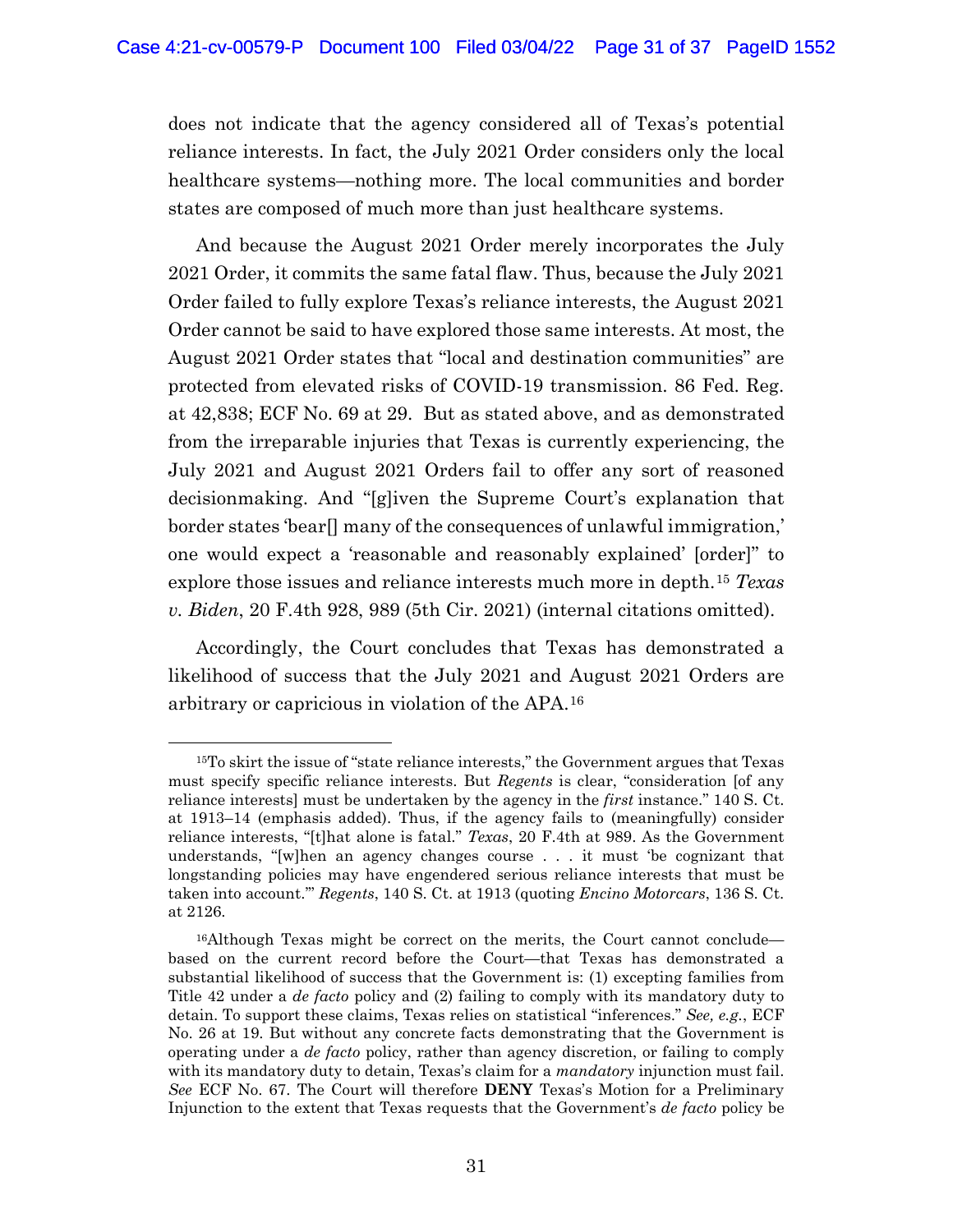#### 2. Substantial Threat of Irreparable Injury

To satisfy the second preliminary injunction factor, Texas must demonstrate a likelihood of immediate and substantial irreparable injury that monetary damages would not fully repair. *Texas*, 86 F. Supp. 3d at 672 (citing *O'Shea v. Littleton*, 414 U.S. 488, 502 (1974)); *Brink's Inc. v. Patrick*, No. 3:14-CV-775-B, 2014 WL 2931824, at \*6 (N.D. Tex. June 27, 2014) (Boyle, J.); *see also Burgess v. FDIC*, 871 F.3d 297, 304 (5th Cir. 2017) (noting that an injury is "irreparable" when the injury "cannot be undone through monetary remedies"). To satisfy this factor, Texas must show more than an unfounded fear or the possibility of some remote future injury. *Id.*

Texas alleges the harm has occurred and continues to occur every day as UAC come across the border at increasing rates. ECF No. 68 at 25–29, 36–38. Couple that with the COVID-19 pandemic—especially the highly contagious nature of the disease—and Texas further argues that there is harm in perpetuating a public health crisis. *Id.* at 27–28. The October 2020 Order expressly found that several cities and states at or near the borders bear the brunt of the increased rates of aliens, which has "strained" the states' "healthcare and public health systems." 85 Fed. Reg. at 65,812; ECF Nos. 69 at 13. The August 2021 Order also recognizes that the "flow of migration directly impacts not only border communities and regions, but also destination communities and healthcare resources on both." 86 Fed. Reg. at 42,835; ECF No. 69 at 26.

Texas provides concrete examples of the harm it is incurring. *See*  ECF No. 69 at 91–98 (explaining the costs of providing education to USC that is not recoverable from the federal government); *Id.* at 99–110 (explaining the costs of issuing limited-term drivers licenses or personal identification certificates); *Id.* at 84–87 (explaining the costs of providing healthcare services); *Id.* at 111–13 (explaining the costs and burdens placed on the state's criminal justice system).

enjoined and that "Defendants be ordered to detain those aliens 'for a period sufficient to determine, . . . with the guidance of the Department of Health and Human Services, that those aliens are not carriers' of COVID-19." ECF No. 89 at 27; *see also* ECF No. 68 at 39 (same). If Texas is correct on the merits, however, the Court would be deeply disturbed that the Government is operating under a *de facto* policy during a pandemic.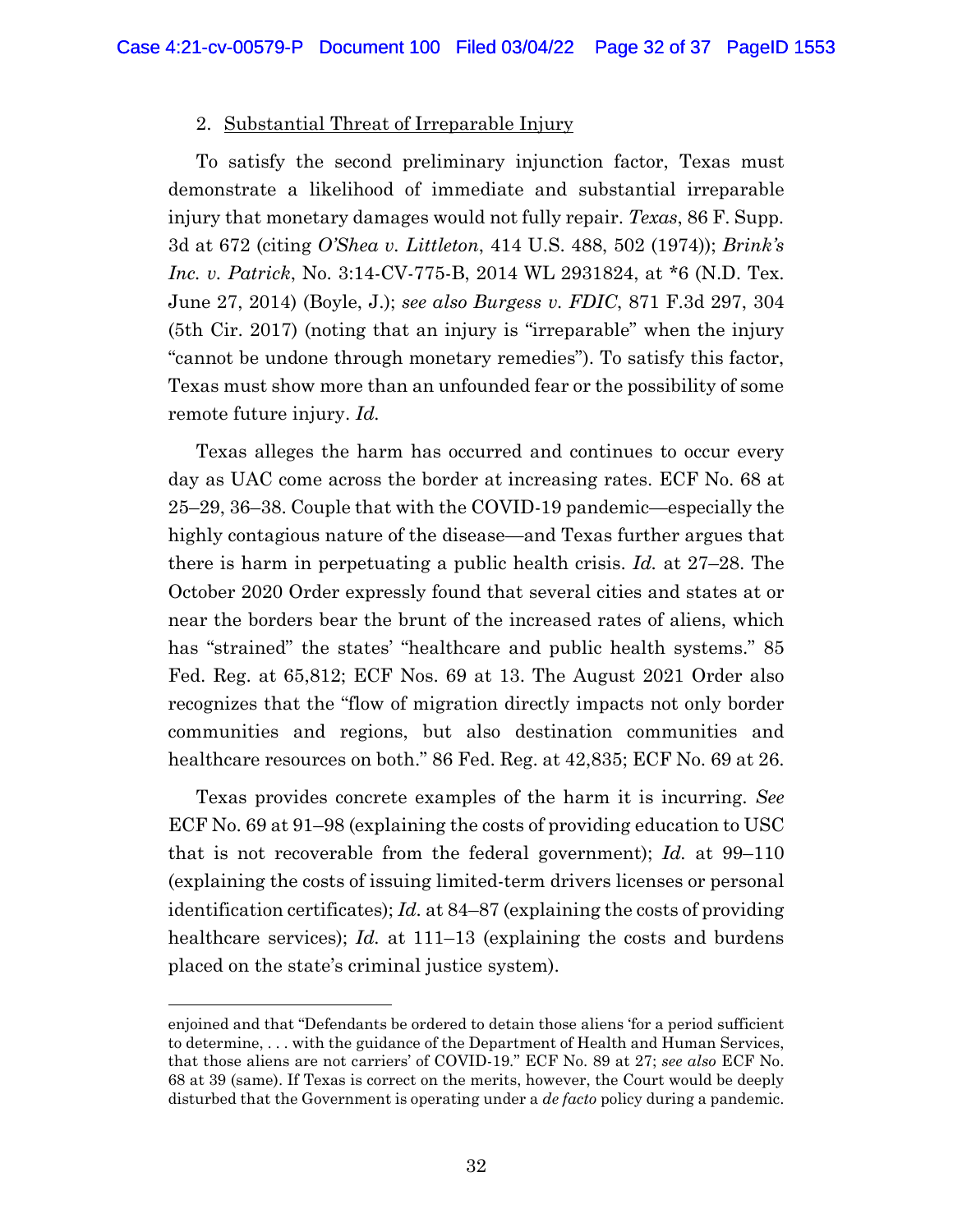In addition, Texas is also suffering injuries to the State's interests as *parens patriae*. To this point, "the Supreme Court has determined that 'law enforcement and public safety interests' can constitute irreparable harm." *Texas v. United States*, --- F. Supp. 3d. ----, 2021 WL 3683913, at \*59 (S.D. Tex. Aug. 19, 2021) (citing *Maryland v. King*, 567 U.S. 1301, 1303 (2012). Here, Texas's *parens patriae* injuries are grounded in the "harms that Texas's local governments, each exercising Texas's delegated police power to ensure the health and welfare of their citizens" and in the harms to Texas healthcare workers. ECF No. 68 at 36–37. Accordingly, the Court concludes that Texas has demonstrated a likelihood of irreparable harm that monetary damages would not repair.

### 3. The Balance of the Equities and the Public's Interest

The Court now considers the balance-of-equities and public-interest elements together. *See Nken v. Holder*, 556 U.S. 418, 435 (2009) (merging these two elements when the Government is the nonmoving party); *Texas v. United States*, 809 F.3d 134, 187 (5th Cir. 2015) (same). Specifically, the Court considers whether "the threatened injury outweighs any harm that may result from the injunction to the nonmovant" and whether "the injunction will not undermine the public interest." *Valley v. Rapides Parish Sch. Bd.*, 118 F.3d 1047, 1051, 1056 (5th Cir. 1997). These requirements recognize that an injunction is never a "matter of right" and is instead "a matter of sound judicial discretion." *Yakus v. United States*, 321 U.S. 414, 440 (1944).

To weigh the equities, the Court balances "the competing claims of injury and [] consider[s] the effect on each party of the granting or withholding of the requested relief." *Winter v. Nat. Res. Def. Council, Inc.*, 555 U.S. 7, 24, (2008). To determine whether an injunction would undermine the public interest, a court considers the public interests that may be injured and those that may be served by granting or denying the injunction. *Texas*, 2021 WL 3683913, at \*59 (collecting cases).

Texas asserts that balancing the harms favors granting a preliminary injunction because Texas's harm is immediate, irreparable, and continues to occur. ECF No. 68 at 36–38. Conversely, the Government faces essentially no harm from resuming compliance with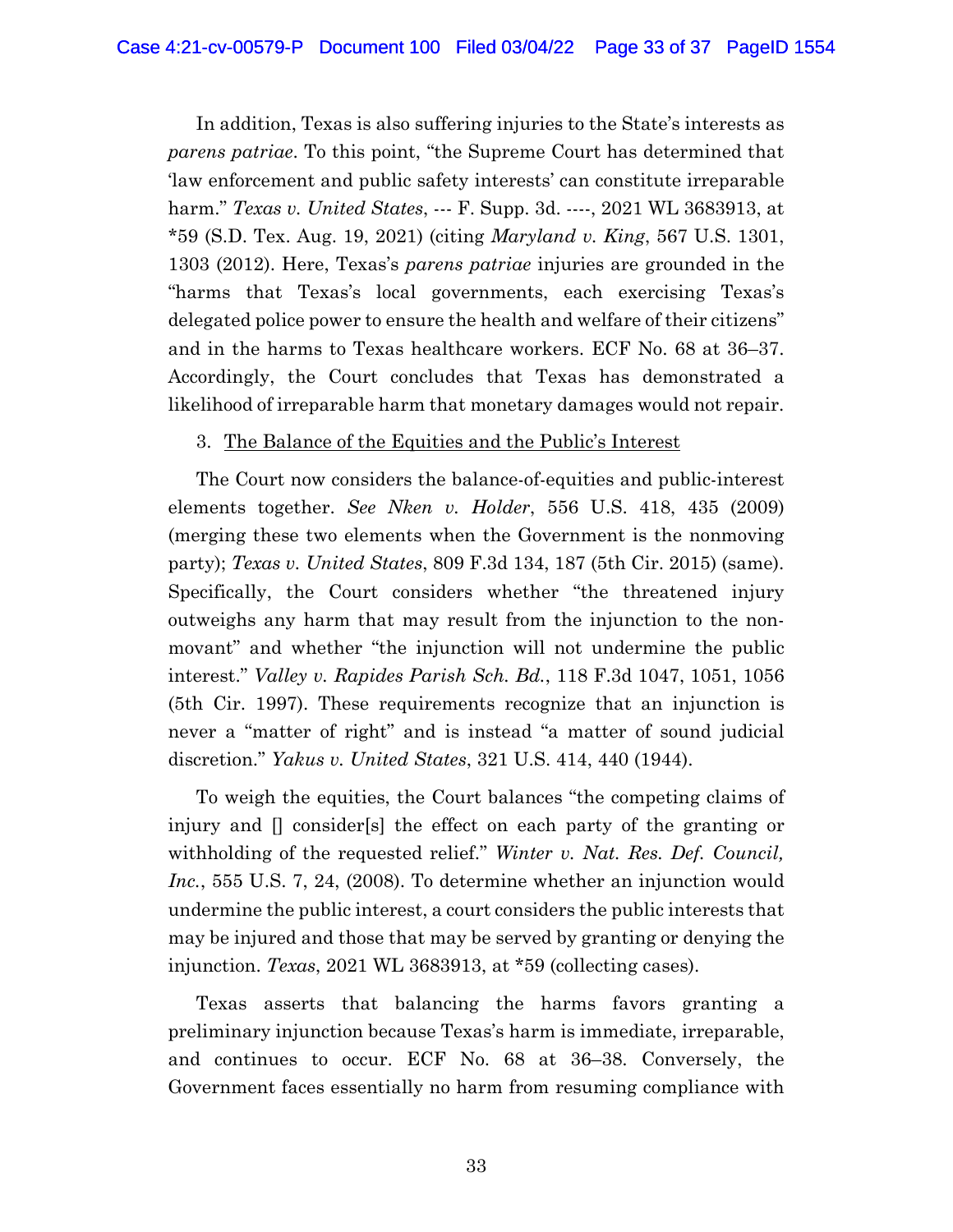the October 2020 Order to the extent that it applies to unaccompanied alien children. *See* 86 Fed. Reg. at 42,830; ECF No. 69 at 21 (explaining how the Title 42 process "remains necessary at this time" for single adults and family units).

The Government responds that Texas primarily challenges the CDC's actions implementing and administering laws that protect the public health. ECF No. 79 at 59. The Government further argues that an injunction "would harm DHS's interests in carrying out an efficient and effective immigration system." *Id.* at 60. This argument, however, has been rejected by other courts. For example, the Fifth Circuit has already "concluded that any inefficiency resulting from an injunction inhibiting the Executive's ability to prioritize certain immigrationenforcement actions is 'outweighed by the major financial losses [that] states face.'" *Texas*, 2021 WL 3683913, at \*60 (citing *Texas*, 809 F.3d at 187.

And as already discussed above, Texas has experienced, and will continue to experience, significant financial loss. Furthermore, the injunction does nothing more than require the Executive to expend its resources in a manner consistent with the APA—i.e., a lawful manner. Thus, because the Government has no "interest in the perpetuation of unlawful agency action," the ongoing and future injuries to Texas outweigh any harms to the Government. *League of Women Votes of U.S. v. Newby*, 838 F.3d 1, 12 (D.C. Cir. 2016).

More to the point, "the public is served when the law is followed." *Daniels Health Scis., L.L.C. v. Vascular Health Scis., L.L.C.*, 710 F.3d 579, 585 (5th Cir. 2013). Texans have a significant interest in maintaining the health and safety of their state. And the fact that the Government has a significant interest in implementing our immigration system without alteration does not change the analysis. Thus, because the Court has already concluded that the July 2021 and August 2021 Orders violate the APA—to the extent that they except unaccompanied alien children from the Title 42 procedures solely on their status as unaccompanied alien children—the public is "served if the Executive Branch is enjoined from implementing and enforcing a policy that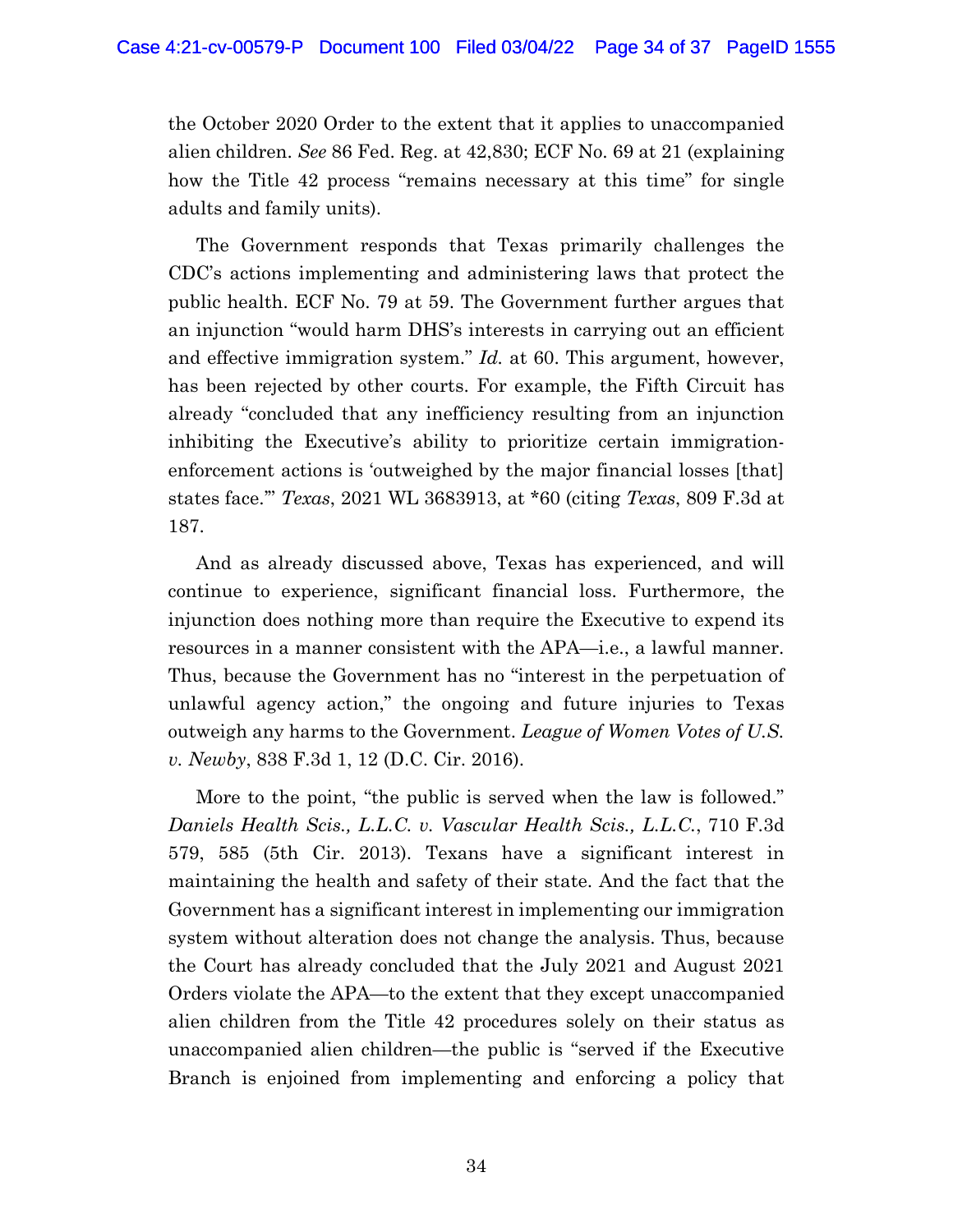instructs officials to violate a congressional command." *Texas*, 2021 WL 368913, at \*60.

Accordingly, because the public has an "interest in stemming the flow of illegal immigration," the public interest favors an injunction. *United States v. Escobar*, No. 2:17-CR-529, 2017 WL 5749620, at \*2 (S.D. Tex. Nov. 28, 2017) (citing *United States v. Martinez-Fuerte*, 428 U.S. 543, 556–58 (1976)). The Court therefore concludes that the balance of the equities weighs in favor of an injunction.

# **CONCLUSION**

Nearly 70 years ago, the Supreme Court aptly observed that the political nature of immigration generally removes it from the ambit of judicial oversight:

It is pertinent to observe that any policy toward aliens is vitally and intricately interwoven with contemporaneous policies in regard to the conduct of foreign relations, the war power, and the maintenance of a republican form of government. Such matters are so exclusively entrusted to the political branches of government as to be largely immune from judicial inquiry or interference.

*Harisiasdes v. Shaugnessy*, 342 U.S. 580, 588–89 (1952) (Jackson, J.); *see also, e.g*., ROBERT DALLEK, FLAWED GIANT: LYNDON JOHNSON AND HIS TIMES 1961–1973 227–28 (1998) (discussing negotiations between the legislative and the executive branch regarding immigration legislation and quoting President Lyndon Johnson as telling Speaker Jon McCormack that "[t]here is no piece of legislation before Congress that in terms of decency and equity is more demanding of passage than the Immigration bill").

The problem is that this statement harkens back to a quaint age when our republican form of government included a legislature that legislated. And based on how they *legislated*, those members would then be held accountable by their constituents each election cycle. *See Speaker Sam Rayburn, quoted in* D.B. HARDEMAN & DONALD C. BACON, RAYBURN: A BIOGRAPHY 429 (1987) ("A [politician] who is not willing to get out and defend what he has done will ultimately find himself in poor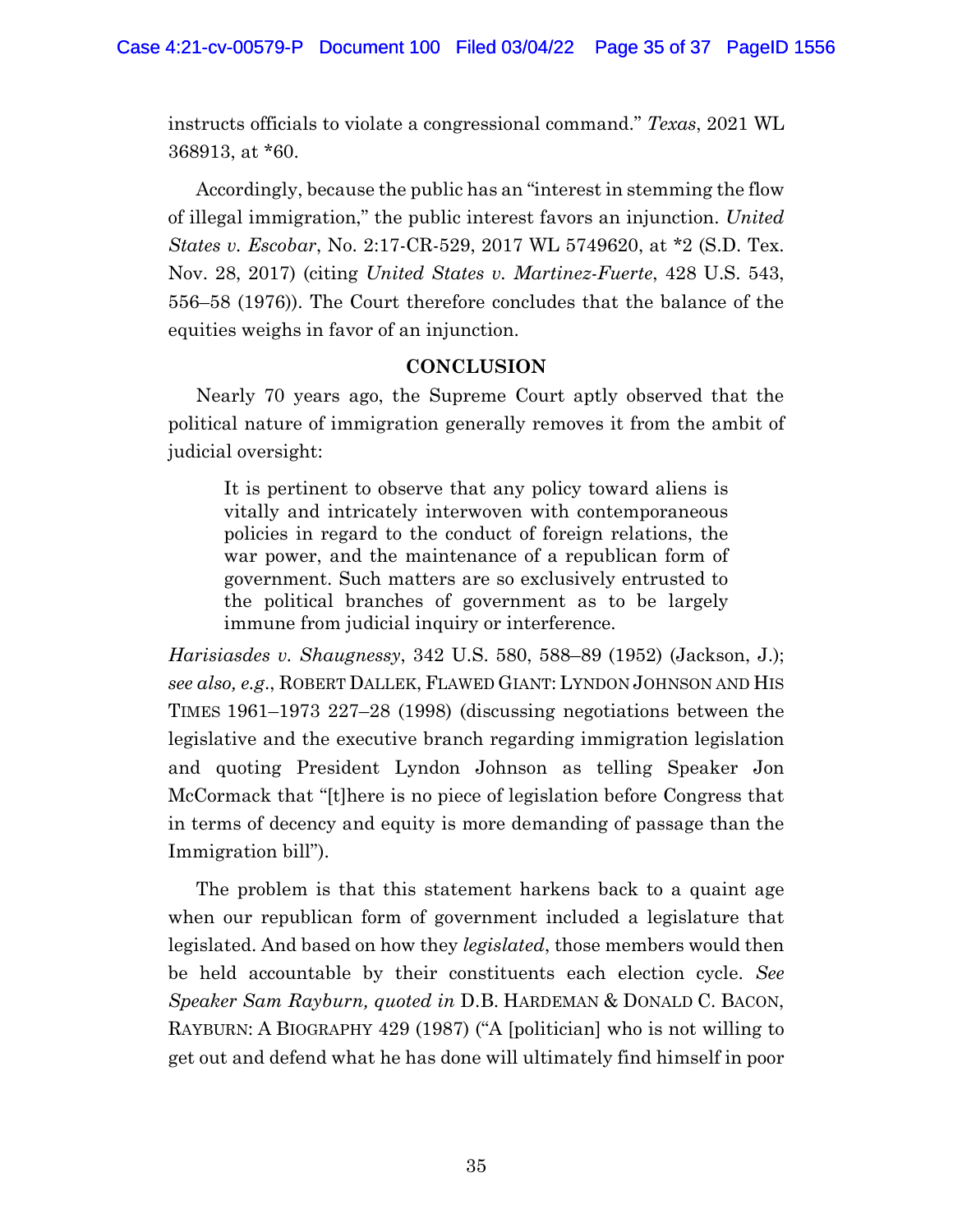shape politically."). It is precisely because of the political accountability of the issue that Justice Jackson recognized judicial oversight is limited.

But for better or worse, these decisions are now decided by individuals within the administrative state with no political accountability. And because these administrative decisions are housed in the Executive Branch, all roads—for better or worse—lead back to the President of the United States. Here, the President has (arbitrarily) excepted COVID-19 positive unaccompanied alien children from Title 42 procedures—which were purposed with *preventing* the spread of COVID-19. As a result, border states such as Texas now uniquely bear the brunt of the ramifications. Yet, while policy decisions are beyond judicial review, those agency actions that are "arbitrary, capricious, ... or otherwise not in accordance with law" will be set aside.

### **ORDER**

For the foregoing reasons, the Court **ORDERS** that the Government's Motion to Dismiss (ECF No. 76) is **GRANTED in part**  and **DENIED in part.** The Court thus **DISMISSES** Claims E and F.

Further, the Court **GRANTS in part** Texas's Renewed Motion for Preliminary Injunction (ECF No. 67). Thus, the Court **ORDERS** that:

- 1. Defendants and all their respective officers, agents, servants, employees, attorneys, and other persons who are in active concert or participation with them are hereby **ENJOINED** and **RESTRAINED** from enforcing the July 2021 and August 2021 Orders to the extent that they except unaccompanied alien children from the Title 42 procedures based solely on their status as unaccompanied alien children.
- 2. Nothing in this Preliminary Injunction requires DHS to take any immigration or removal action nor withhold its statutory discretion towards any individual that it would not otherwise take.
- 3. This Preliminary Injunction shall remain in effect pending a final resolution of the merits of this case or until further Order from this Court, the United States Court of Appeals for the Fifth Circuit, or the United States Supreme Court.